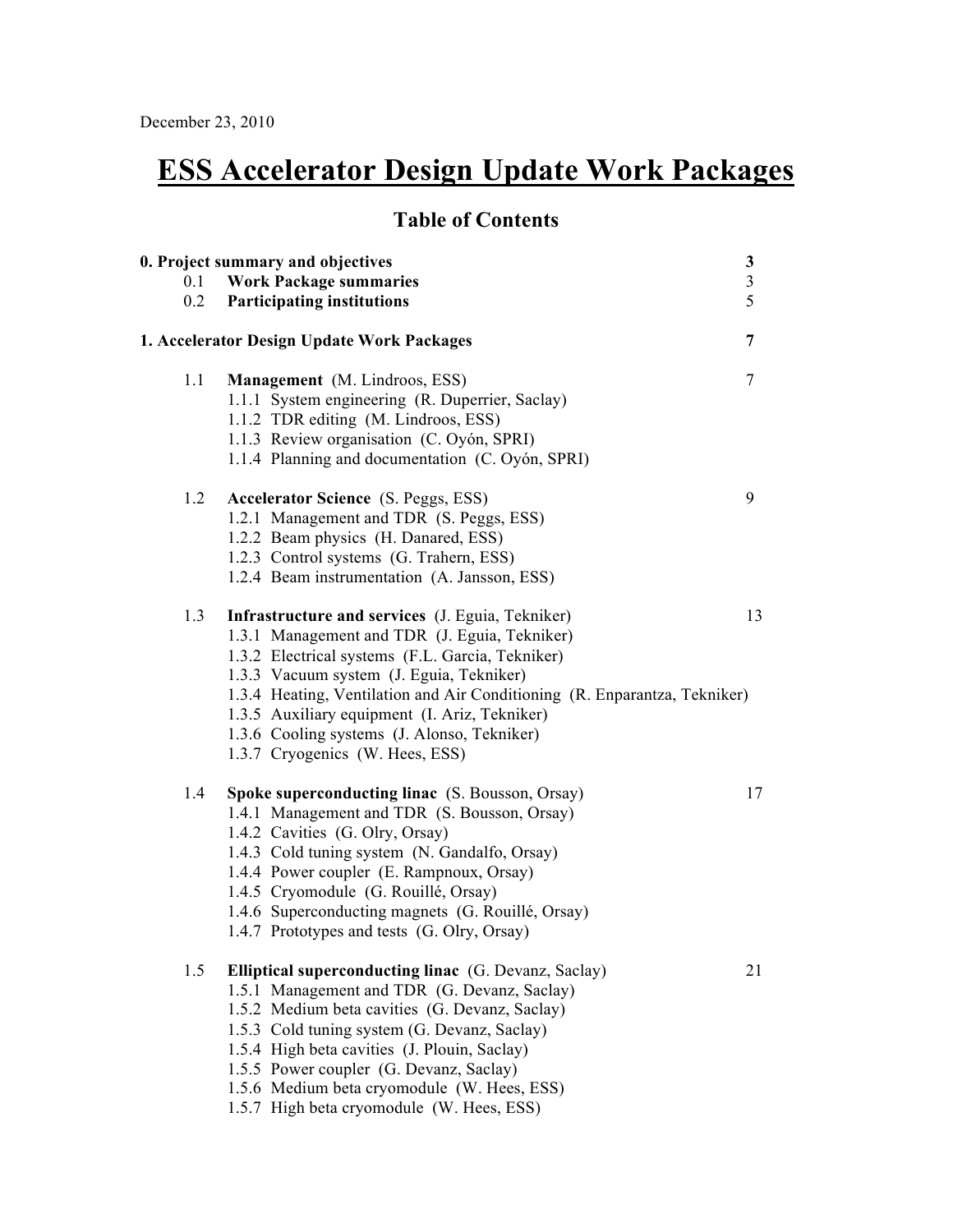- 1.5.8 Superconducting magnets (M. Bruchon, Saclay)
- 1.5.9 Prototypes and tests (G. Devanz, Saclay)

# 1.6 **Normal conducting linac** (S. Gammino, Catania) 24 1.6.1 Management and TDR (S. Gammino, Catania) 1.6.2 Proton source and Low Energy Beam Transport (L. Celona, Saclay) 1.6.3 Radio Frequency Quadrupole (B. Pottin, Saclay) 1.6.4 Medium Energy Beam Transport (I. Bustinduy, Bilbao) 1.6.5 Drift Tube Linac (A. Pisent, Legnaro) 1.7 **HEBT, NC Magnets and Power Supplies** (S. Pape-Møller, Aarhus) 27 1.7.1 Management & TDR (S. Pape-Møller, Aarhus) 1.7.2 High Energy Beam Transport (S. Pape-Møller, Aarhus) 1.7.3 Normal conducting magnets (S. Pape-Møller, Aarhus) 1.7.4 Power supplies (S. Pape-Møller, Aarhus)

1.7.5 Normal magnet/diagnostics prototypes (S. Pape-Møller, Aarhus)

### 1.8 **Radio Frequency Systems** (R. Ruber, Uppsala) 29

- 1.8.1 Management and TDR (R. Ruber, Uppsala)
- 1.8.2 RF modelling (RF group leader, ESS)
- 1.8.3 Low Level RF system (A. Johansson, Lund U)
- 1.8.4 RF power generation (A. Rydberg, Uppsala)
- 1.8.5 RF power distribution (A. Rydberg, Uppsala)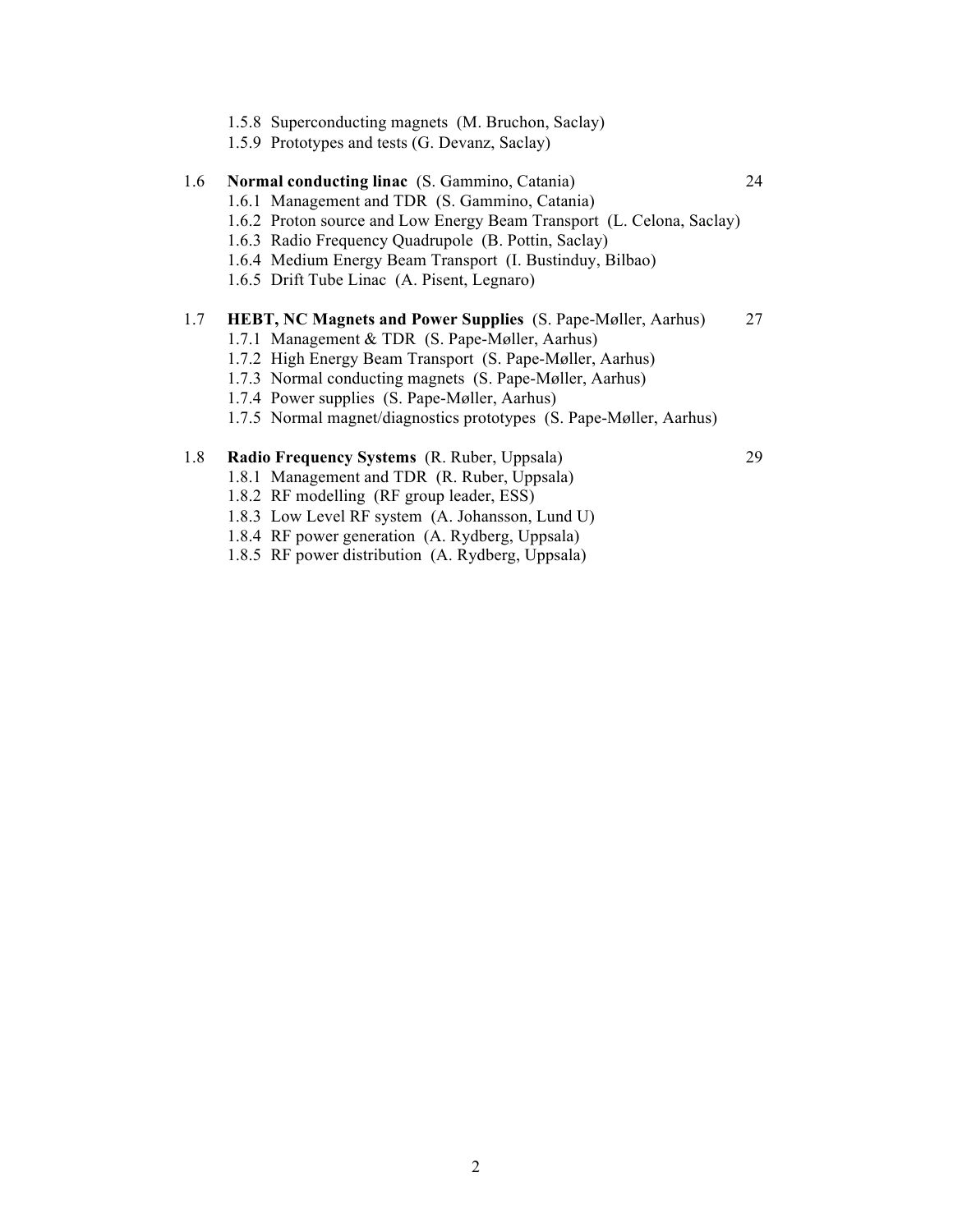# **0 Project summary and objectives**

Underlying accelerator technologies have evolved, and considerable experience has been gained, since the basic ESS design proposal was originally completed in 2002. Two multi-megawatt accelerator based spallation sources have been constructed: the SNS in the U.S. and J-PARC in Japan. New European and International accelerator projects are under construction, such as IFMIF/EVEDA, SPIRAL-2, and LINAC-4. Thus it is necessary to review and enhance the original ESS design, through the Accelerator Design Update (ADU) project.

The ADU operates within the pan-European ESS collaboration with the primary goal of producing a Technical Design Report for the accelerator, including full cost to completion, by the end of 2012. The ADU is building on the preliminary work already performed within the ESS-Bilbao and the ESS- Scandinavia initiatives, taking advantage of latest acquired knowledge and synergies with other on-going projects to make modifications that will improve the facility reliability, reduce costs and reduce project overall risks. The delivery of a consolidated TDR, complete with corresponding project planning, construction schedules and cost estimates, will enable the detail engineering and construction phase of ESS to be launched.

The ADU project consists of eight major Work Packages lead by different partner institutions. Each Work Package contains multiple Work Units, with leadership distributed among multiple participating institutions. Some Work Unit leaders are part of the Lund staff, enabling the team building effort that is necessary for future facility operation to begin.

The Work Package leaders are responsible for the following objectives:

- 1. Deliver a Technical Design Report (TDR) by the end of 2012.
- 2. Estimate the accelerator cost with a precision better than 20%, in most cases.
- 3. Provide a *readiness to construct*. That is, describe a safe baseline design with technical choices that will enable an immediate 2013 start on the generation of engineering design specifications, detailed drawings, and the construction of "late prototypes".
- 4. Assure a *viable critical path* to commissioning and operation. That is, begin work on "early prototypes" that need to be completed before the end of 2012, and on other prototypes that must be started immediately, but which will not be completed by the end of 2012.
- 5. Work with the lead institution directorate to manage and monitor Work Package performance, if necessary resolving conflicts between partner institutions through the Collaboration Board, which has the ultimate responsibility for deliverables.
- 6. Take into account energy budgets and sustainability.

# **0.1 Work Package summaries**

#### **WP1: Management** (M. Lindroos)

The development and construction of a project of the magnitude of the ESS requires the effort and collaboration of many countries, institutions, laboratories and companies all over the world. Due to this complexity, the implementation of a good organisation is critical. Therefore, it is necessary to remark that during the design update phase, high levels of project management, technological coordination, system engineering and quality assurance and configuration control will be needed to achieve a complete and coherent consolidated design in agreement with the specified needs. This Work Package will deal with all these project management related activities.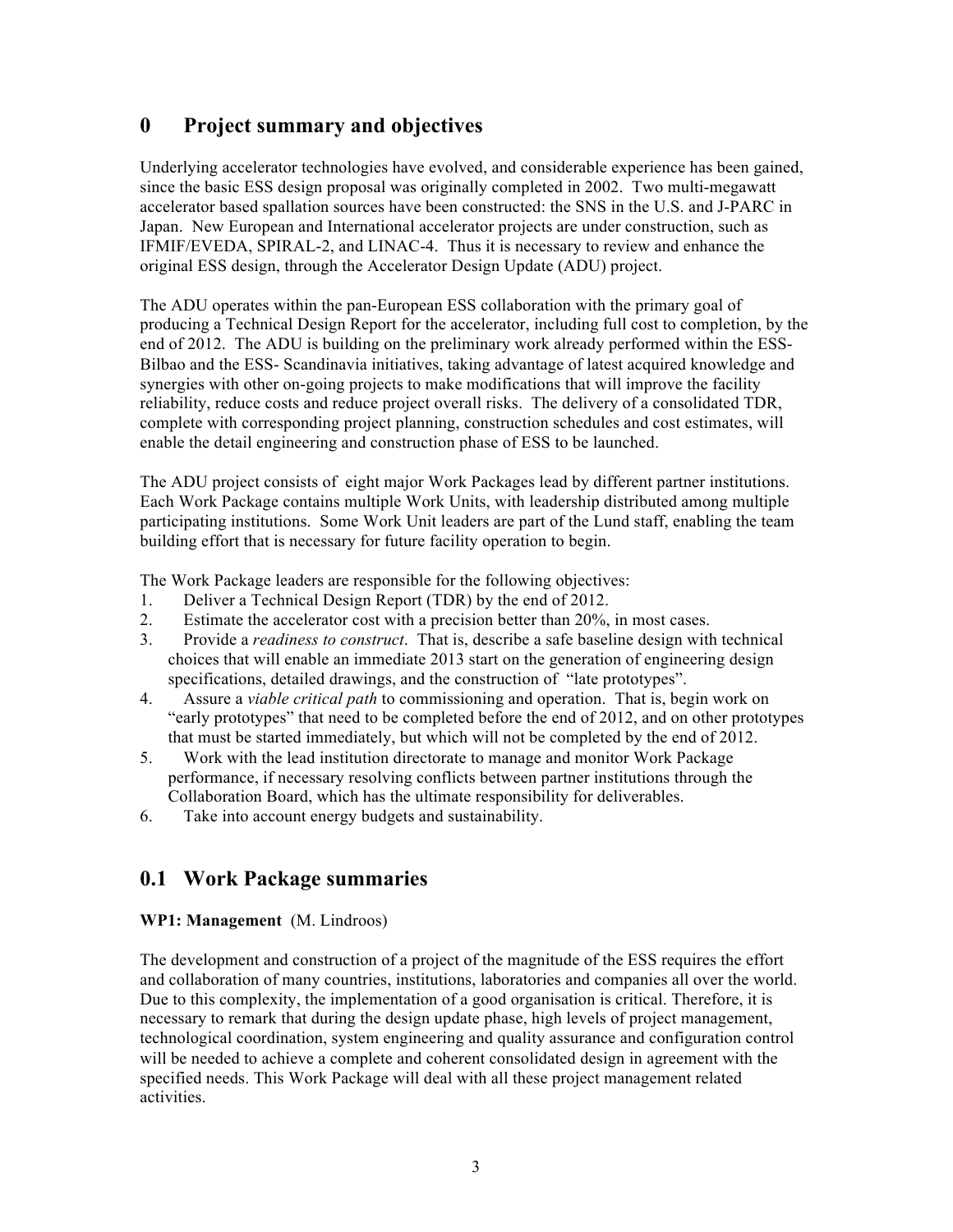#### **WP2: Accelerator Science** (S. Peggs)

This Work Package includes Beam Physics, Control System, and Beam Instrumentation Work Units, identifying and performing analyses and simulations critical to determining a consistent set of parameters that are optimized for performance, reliability and feasibility. Work Package activities support the integration of accelerator design efforts in all Work Packages, and at all ESS collaborating partner institutions.

### **WP3: Infrastructure and services** (J. Eguia)

The overall objective of this Work Package is to perform the design and specification of all infrastructure facilities and services, including HVAC (Heating, Ventilation & Air Conditioning), cryogenics system, supply of cooling water, electricity, and networking. ESS will be a climateneutral and sustainable facility and this Work Package will work closely with the ESS energy team.

#### **WP4: Spoke superconducting linac** (S. Bousson)

This Work Package will address the engineering design of the complete spoke cryomodules which will compose the intermediate energy section of the ESS Superconducting Linac, based on multi-gap superconducting spoke resonators at 352 MHz.

The detailed design of the spoke cryomodule includes the cavity and the couplers. Early prototyping will be included in this work to validate part of the cavity and power couplers design and to justify the cavity design gradients. At the end of 2012, two spoke cavity prototypes and power couplers will be constructed and tested.

# **WP5: Elliptical superconducting linac** (G. Devanz)

The main objective of this Work Package is to provide the engineering design of the fully equipped cryomodules for both medium and high beta elliptical cavity sections of the ESS linac operating at 2 K with an accelerating field of about 15 MV/m. The design should be carried out in close collaboration with the SPL development of a prototype cryomodule housing several high beta elliptical cavities. Several components, namely cavities, fundamental power couplers and fast frequency tuners are considered to be critical, therefore prototypes will be fabricated for each of them and tested.

#### **WP6: Normal conducting linac** (S. Gammino)

This Work Package will be responsible for the design of the elements of the front-end up to the warm-to-cold transition (proton source, beam transport system, radio frequency quadrupole and drift tube linacs). Different European laboratories contain the competences necessary to take the responsibility of the design, construction and integration of the whole NC part of the Linac. Existing equipment will provide a valuable test for the Ion Source. This test will be followed by a whole injector (source, low energy beam transport and RFQ) reliability test lasting about three months. The NC Linac design study would take advantage of this experiment and the experience of the design of similar linacs LINAC4, TRASCO and IPHI RFQ.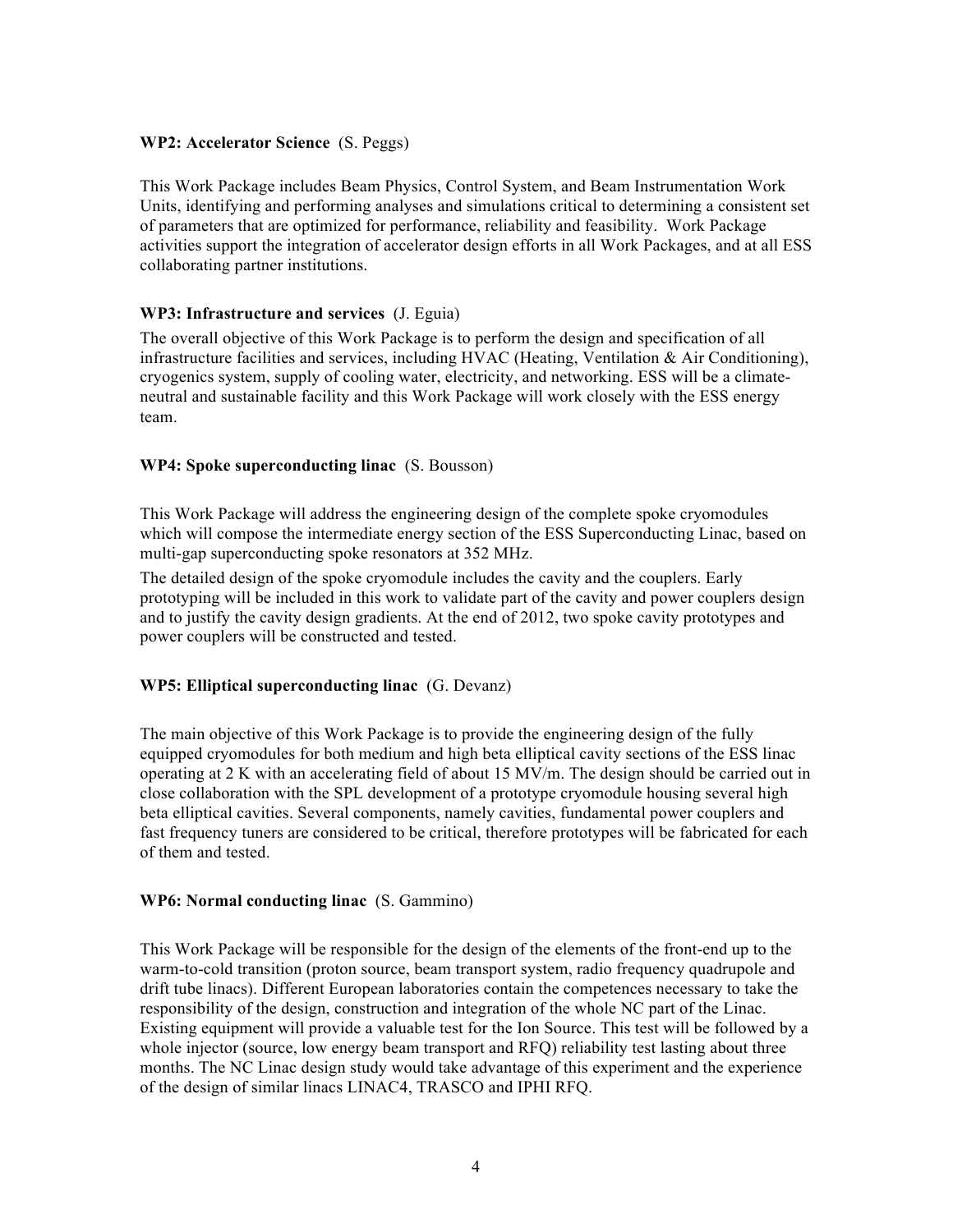#### **WP7: High Energy Beam Transport, NC magnets and Power Supplies** (S. Pape-Møller)

This Work package is concerned with the design of a HEBT system which functionalities include transport to the main target, to a commissioning beam dump, to an optional future target station, and a collimation section after the Linac. Also included in the scenario are considerations about bringing the HEBT into operation, i.e. a steering and a focusing concept. In addition to the above general design of the HEBT, this Work Package will also define standards for the normal conducting magnets, the corresponding power supplies, beam dumps and collimators for the whole Linac. Power supply studies addressing sustainability over a 10 year period are included.

#### **WP8: Radio Frequency Systems** (R. Ruber)

This Work Package addresses the design and development of the RF power generation, its control and its distribution system for the ESS Linac. The RF system connects different accelerating structures and is split in a 352 MHz part (RFQ, DTL and spoke cavities) and a 704 MHz part (elliptical cavities). The activity in this Work Package will determine the optimum configuration and technology to be used to develop a resource effective, energy efficient and reliable power generation and distribution scheme. The resources required for maintenance and end-of-lifetime replacement will be included in the study.

# **0.2 Participating institutions**

Institutes participating in the ADU come from inside the European members states, and from countries all over the world. Institutes that are shown in **bold** in the following list host Work Package leaders:

- **Aarhus University (DN)**
- Argonne (USA)
- ASTEC (UK)
- BNL (USA)
- **CEA Saclay (FR)**
- CERN
- Cocroft Institute (UK)
- **CNRS Orsay (FR)**
- DESY (GE)
- ESS- Bilbao (ES)
- **INFN (IT)**
- JLab (USA)
- John Adams Institute (UK)
- Maribor Univ. (SI)
- Tech. Univ Darmstadt (GE)
- Technical University of Lisbon (PT)
- **Tekniker (ES)**
- TRIUMF (Canada)
- Oslo University (NO)
- Rostock Univ (GE)
- SNS (USA)
- Stockholm Univ (SE)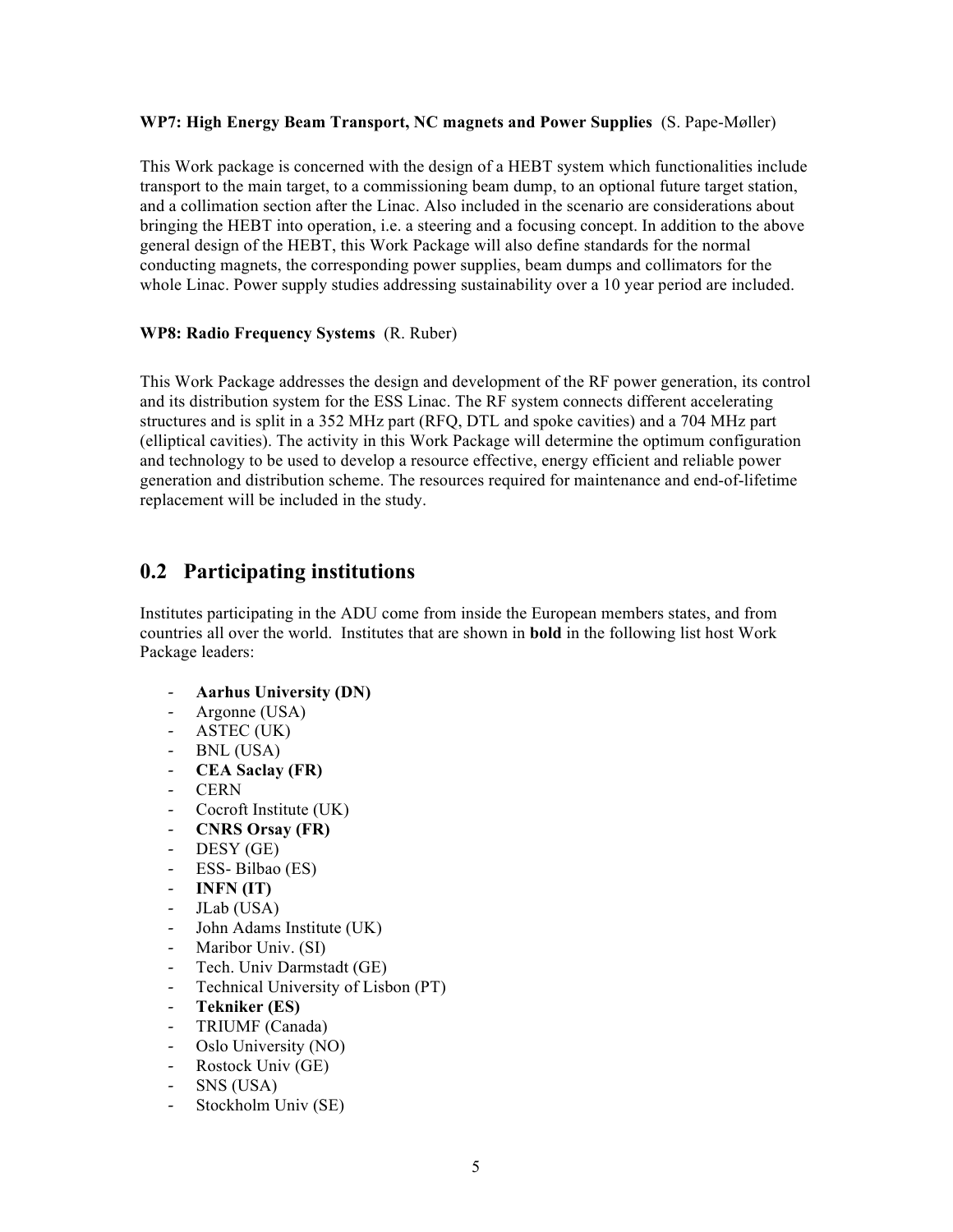- Soltan Institute (PL)
- **Upssala University (SE)**



Figure 1: Map of collaborating institutions in Europe. Labs leading Work Packages are marked with red stars. Other labs participating in the Work Packages are marked with orange rings.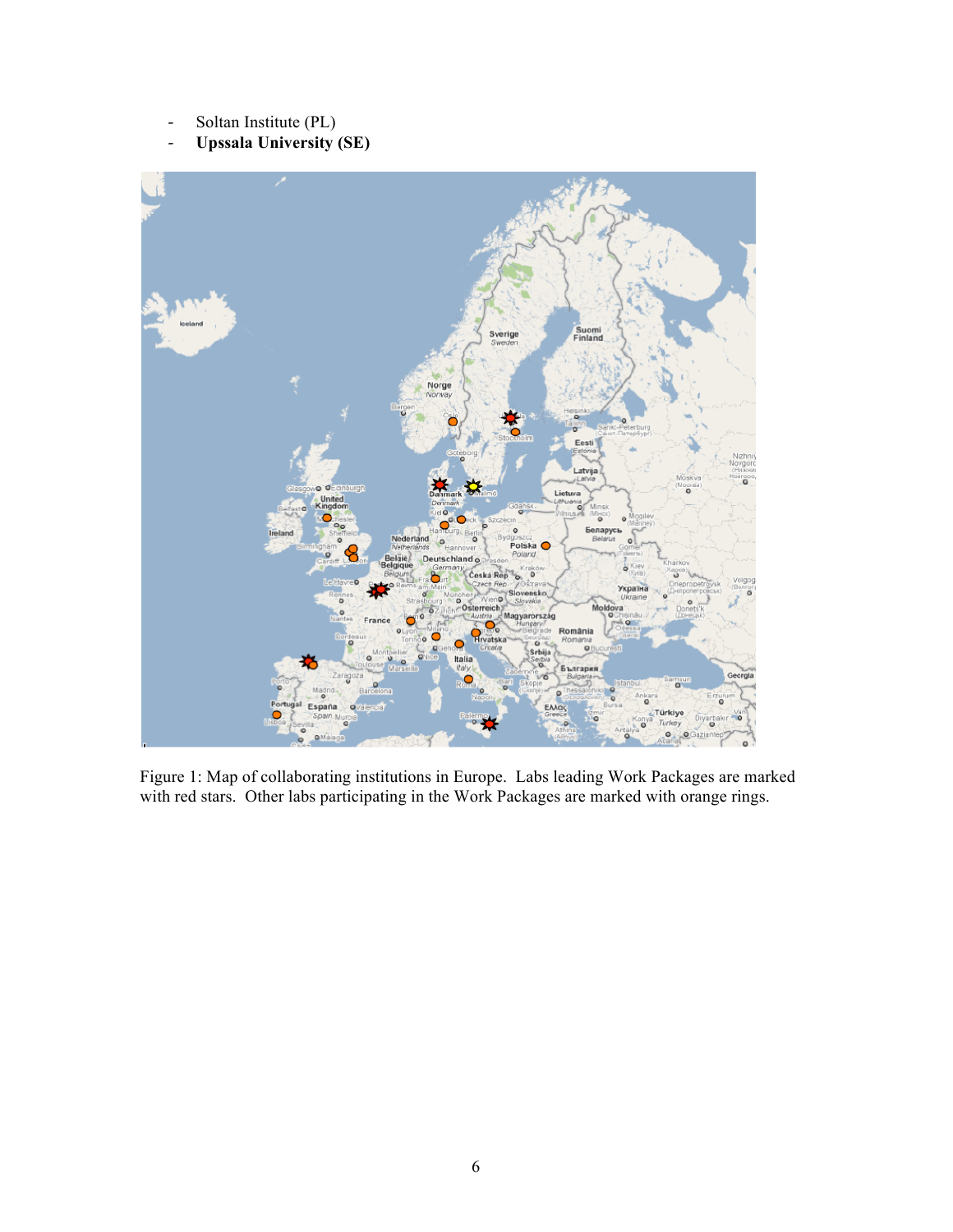# **1 Accelerator Design Update Work Packages**

# **1.1 Management** (M. Lindroos, ESS)

1) Coordinate the technical, scientific, financial and administrative activities of the collaboration with ultimate responsibility for cost control.

2) Integrate all ESS activities into a single coherent project.

- 3) Assure smooth transition between design and construction phase
- 3) Establish and maintain Linac parameter lists.

The development and construction of a project of the magnitude of the ESS requires the effort and collaboration of a lot of countries, institutions, laboratories and companies all over the EU and around the world. Due to this complexity, the implementation of a good organisation is critical. Therefore, it is necessary to remark that during the updating phase, high levels of project management, technological coordination, systems engineering and quality assurance and configuration control will be needed to achieve a complete and coherent consolidated design in agreement with the specified needs.

The proposed organization for this project is based on the development by means of in-kind contributions, organized in technology related tasks, of a large number of entities. This work organisation is suitable for this kind of projects, but for an optimal efficiency it is necessary to provide a technically strong and well resourced *Linac Management Team* with the ultimate responsibility and coordination control. For managing the collaboration and for purposes of coordination and control, two more bodies are foreseen: the *Linac Collaboration Board* and the *Linac Coordination Board*. A description of the roles of these three bodies is given in the "organisational structure and overall project management" section

The roles of the Linac Central Team are as follows:

# **1.1.1: System engineering** (R. Duperrier, Saclay)

Requirements management and interface control. Verification of the appropriate integration of the Linac subsystems as a whole and check the coherence and compatibility of the components requirements. Technical validation and functional analysis and synthesis, concept review and baselining. Critical analysis of each subsystem as their design evolve, identifying any implication for any other subsystem. Identification of R&D needs

- Requirements and interface activities
- Validation and tests
- R&D and prototyping priorities set up
- Concept review

#### **1.1.2: TDR editing** (M. Lindroos, ESS)

Communication among the different workgroups, contact with the Collaboration Board, responsibility over financial management, risk management, publications and dissemination.

• Final design report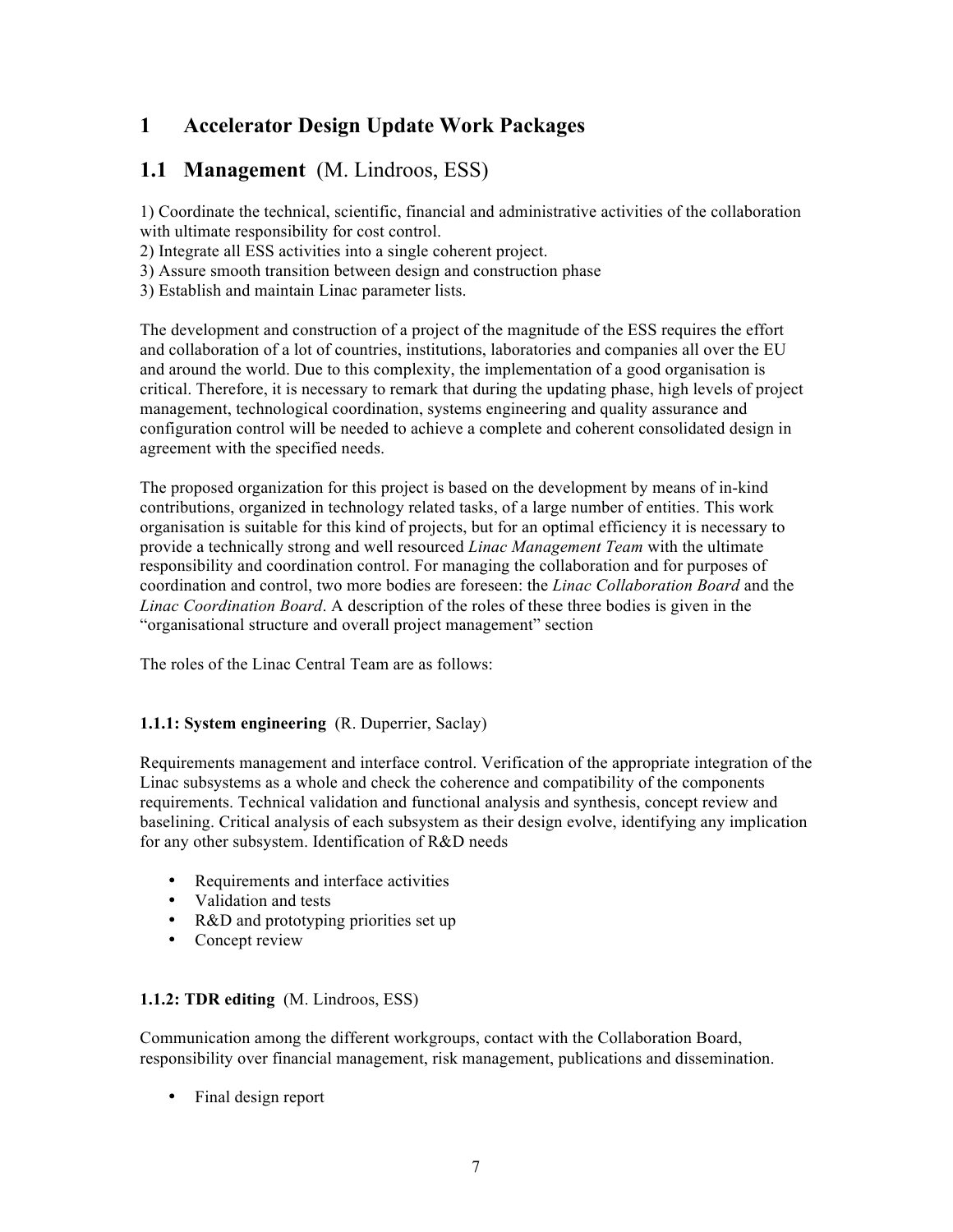- Cost estimation
- Linac construction workplan

### **1.1.3: Review organisation** (C. Oyón, SPRI)

Planning and control of objectives, scope, schedule, costs. Responsibility over the collection, edition and publication of the generated communication and reports. Continuous identification of the high priority activities with the aim of identifying the critical aspects and accordingly suiting the project planning to the actual needs of the project. Assure the coherence with the other ESS systems design update projects. Organisation of internal reviews

- Peer reviews organisation
- External reviews organisation

### **1.1.4: Planning and documentation** (C. Oyón, SPRI)

Integration, validation and maintenance of lists of parameters generated by Work Package and Work Unit leaders, to be posted in a web-based publicly available documentation system. Control and recording of the evolution of the status of parameter lists between Draft, Active and Obsolete. Validation and identification of baseline and optional linac lattice layouts that are maintained and integrated in a relational DataBase Management System. Configuration control of miscellaneous datasets that are vital to linac description, as necessary.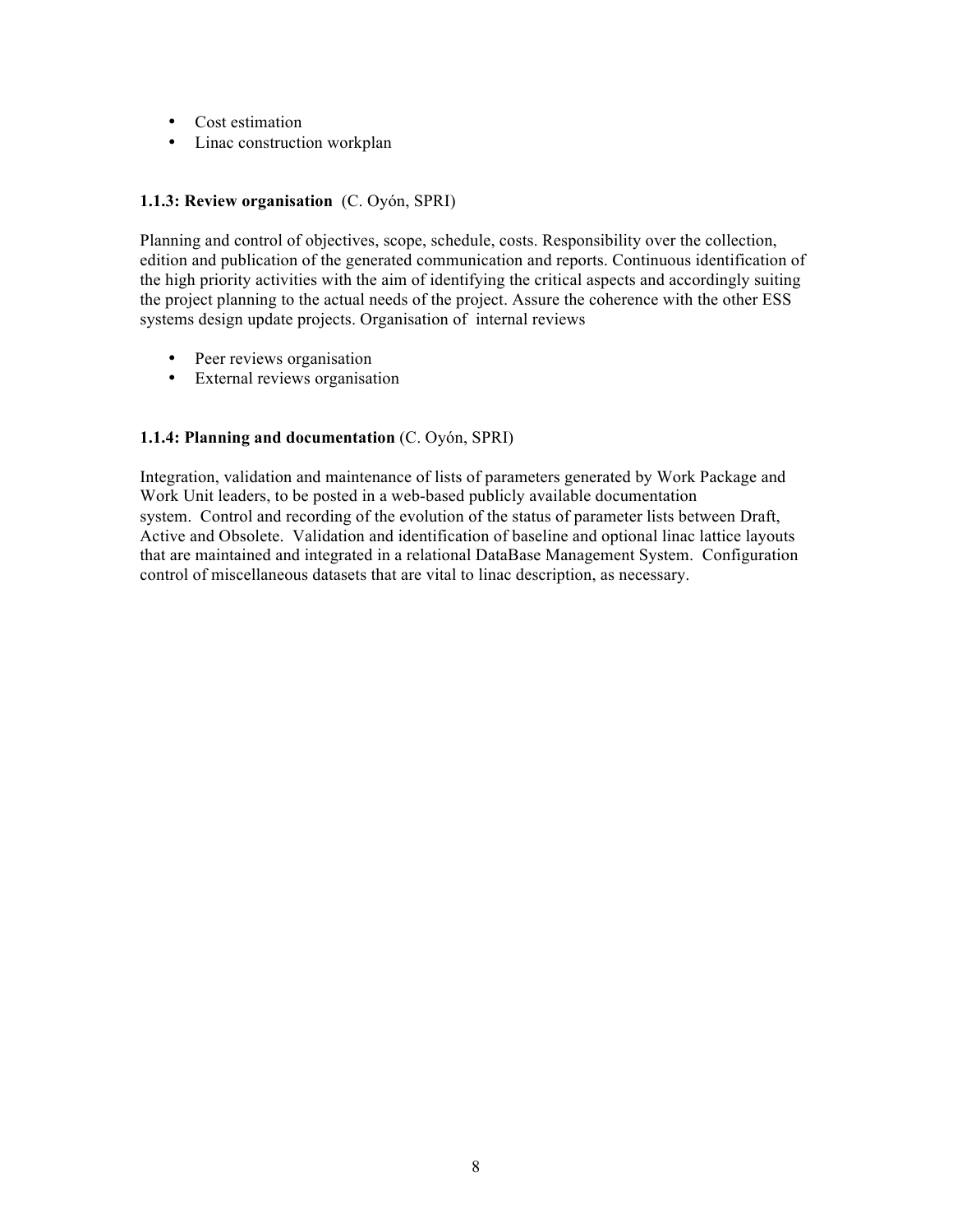# **1.2 Accelerator Science** (S. Peggs, ESS)

The 5 Work Units within the Accelerator Science Work Package – Project Management, Beam Physics, Control Systems, Beam Instrumentation, and RF Modelling – will work with other Work Packages, with all ESS Divisions, and with the ESS Project Management tteam, to describe an ESS Linac baseline. This Work Package will work especially closely with the Management Coordination Work Package to identify and perform high-priority analyses and simulations that will be critical to determining the most suitable parameters in terms of performance, reliability and feasibility.

The baseline design will be accompanied by the smallest possible set of potential design variants, consistent with R&D and prototyping efforts that will extend beyond the 2012 Work Package completion milestone, when the Technical Design Report will be delivered. Work Package 2 activities will support and will be integrated with Physics design efforts at all ESS collaborating and other partner institutions.

# **1.2.1: Management and TDR** (S. Peggs, ESS)

- Meetings planning
- Progress monitoring
- Contributions to the parameter lists.
- Definition of prototyping requirements
- TDR writing
- PBS description
- WBS description for construction phase
- Cost estimation

#### **1.2.2: Beam physics** (H. Danared, ESS)

This Work Unit will perform detailed studies of beam dynamics and lattice layout issues for the ESS linac. It will develop end-to-end lattice layouts and a Relational Database Management System amenable to efficient and robust project-wide configuration control. Different, consistent views (formats) of lattice layouts will be made available to the spectrum of users in other Work Packages at all ESS collaborating institutions. Steps in defining the basic layout of the linac include:

- single-particle longitudinal modelling producing a baseline layout which defines the number of superconducting cavities and cryomodules, the synchronous phases and the cavity gradients
- single-particle transverse modelling giving a baseline for the magnet lattice, transverse focusing and the rms beam size
- interaction with other work packages, in particular WP6 on beam parameters and interfaces between normal conducting and superconducting linac and WP8 on beam parameters and interfaces between linac and HEBT
- studies in close collaboration with the HEBT Work Package on the design of an optimized linac/target interface, possibly including a chicane or dog-leg system to ameliorate back-streaming neutrons and gammas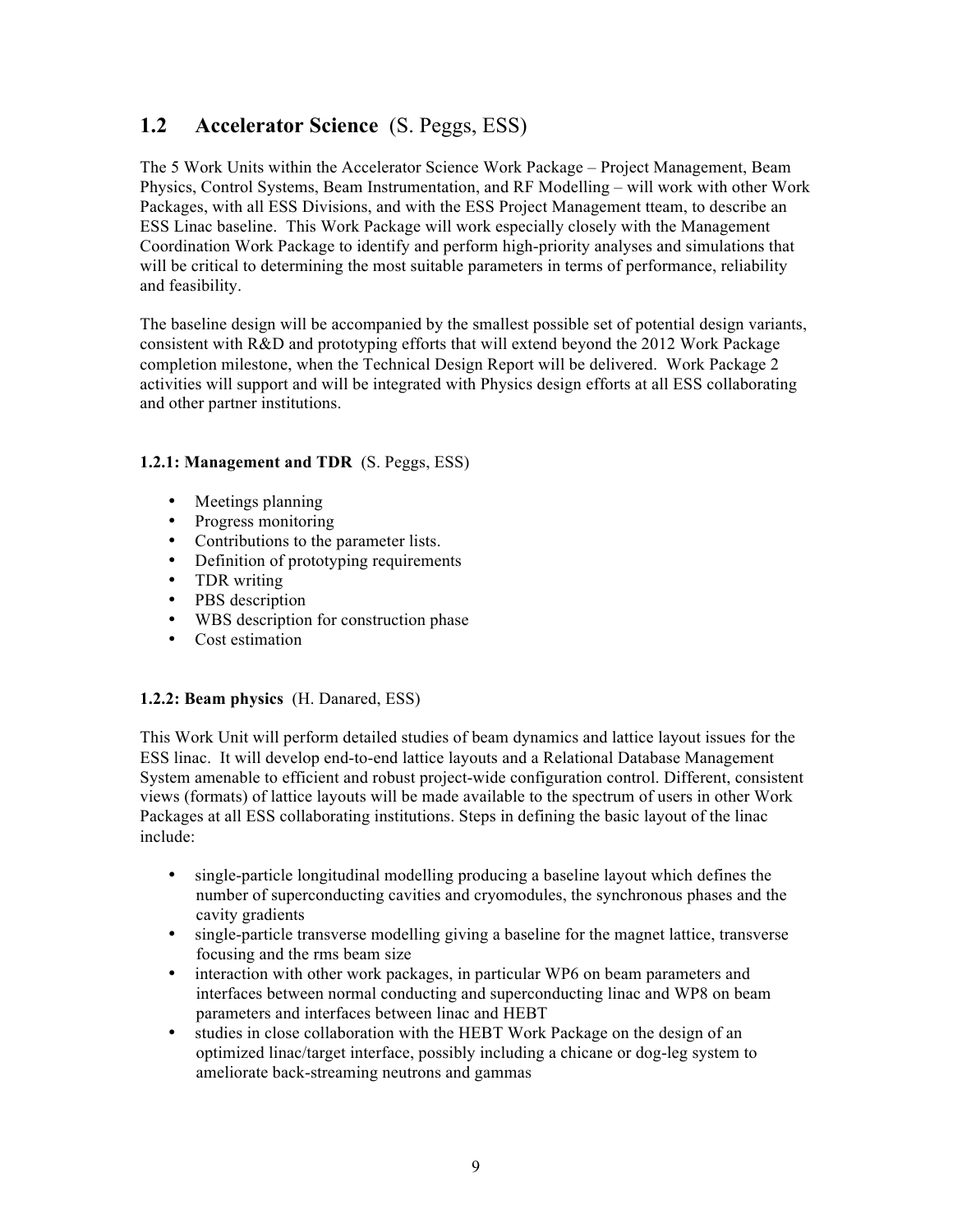Detailed modelling and three-dimensional multi-particle simulations with space charge are required to get a more complete understanding of emittances, acceptances, losses and other factors determining the performance of the linac. Tasks in this category include:

- three-dimensional simulations investigating longitudinal acceptance
- studying effects of functional loss of cavities or cryomodules and investigating schemes for compensating such losses by redistribution of cavity gradients in the linac
- simulation of halo growth and determination of machine settings minimizing halo size in contrast to rms beam size
- investigation of requirements on beam instrumentation to set specifications on sensitivity, resolution, etc.
- code benchmarking and development

In a real linac, all beam and hardware parameters will be subject to errors or uncertainties. The study of such errors and their effect on the proton beam as well as strategies for their mitigation are an important part of the design work. Sensitivity to such errors will be used as input to hardware specifications. Examples of error studies concern:

- longitudinal errors and reduction of longitudinal acceptance resulting from static or dynamic errors in cavity gradients and phases
- transverse errors, transverse acceptance and halo growth resulting from static or dynamic errors in cavity gradients and phases (through effect on rf defocusing) and quadrupole currents, misalignment of cavities and, most importantly, misalignent of quadrupole magnets
- magnetic-field errors, such as higher multipole components of quadrupole magnets
- sensitivity to higher-order modes in accelerating cavities
- sensitivity to fluctuations in beam current
- feasibility of control loops to compensate for dynamic errors in beam or hardware parameters

Non-linearities in the beam dynamics as well as the intrinsic distribution of particles from the ion source make beam collimation necessary in order to manage beam losses and to concentrate the losses to specific points in the linac. Collimation can be performed transversally by introducing physical apertures, preferrably in several stages, and longitudinally by adjusting cavity parameters such that the longudinal acceptance has minima at selected positions down the linac:

- design of longitudinal collimation
- design of transverse collimation

Although the tasks above refer to the baseline design with 50 mA, 20 Hz and 5 MW, it is important to foresee consequences on linac layout and beam dynamics for different upgrade scenarios. For the time being, three upgrade scenarios are considered, consisting of an increase of the beam current to 75 mA while other main parameters are constant, the addition of a second target station which implies interleaving of pulses at 40 Hz and a short-pulse target which requires an H– linac:

- 75 mA upgrade study
- second target station upgrade study
- short-pulse option upgrade study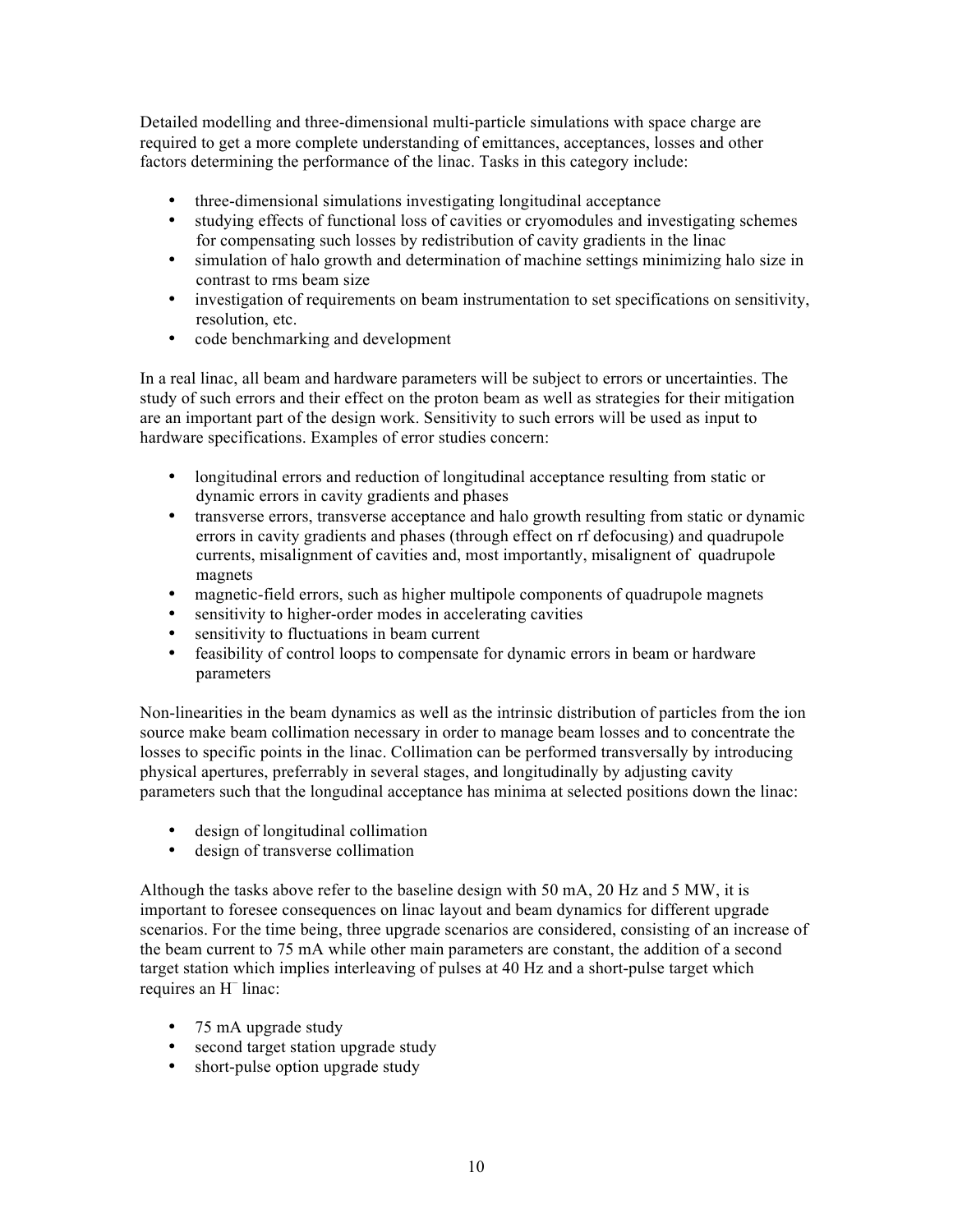### **1.2.3: Control systems** (G. Trahern, ESS)

This Work Unit is partially defined in the "ESS Control System Study" document (hereafter referred to as CL/CSS) that became available on March 31, 2010. This document includes a preliminary integration strategy from consoles to equipment control access points.

Assumptions include:

- EPICS implementation of a 3-layer architecture
- deferred specification of the upper (user interface) layer
- Linux operating system in the middle (services) layer
- a standard "Controls Box" defining the boundary interface between the control system and the lower (equipment) layer will be implemented, prototyped, and made available to all Linac sub-systems well before the end of 2012
- broad use of a Relational Database Management System (RDBMS) as well as other information control systems, consistent with the Beam Physics Work Unit
- a distributed ESS Controls development environment, to collect and standardize subsystem controls and software development

This Work Unit will provide prototype Control Boxes (CL/CSS 3.2) to ESS collaborating institutions working on ESS Work Packages. The development of the Control Box and its methodology will be ongoing during the project. The availability of Control Boxes will:

- enable rapid deployment of a useful (equipment level) controls environment
- administer consistency between sub-systems
- minimize throw-away hardware and software development
- encourage and enable the rapid maturation of the Controls Box implementation through feedback from engineering subgroups

This Work Unit will collaborate with WP8 regarding fast Low Level RF (LLRF) controls (where interfaces with the Linac control system are recognized) as well as Master Clock timing signal generation and distribution.

An early deliverable is a document defining the Naming Convention and its scope for the naming of devices, signals and equipment. In addition we will develop software that can be used by the ESS collaboration to implement the naming scheme as sub-systems mature. We will explore the relationship of this scheme to possible constraints vis a vis equipment tracking systems provided within the EDMS suite.

The Naming Convention will be defined as this Work Unit investigates and initiates collaboration with other projects, e.g., SNS, XFEL, ITER, SPIRAL 2  $&$  FRIB. The scope of these collaborations can and should evolve beyond the mode of 'lessons learned' and include ESS systems development.

This Work Unit will collaborate with other members of ESS to produce a design document for the scientific and technical computing environment for the Linac Division. The control room software and frameworks described in CL/CSS 3.5-3.7 can provide guidance for this design. The scope of this environment shall include software used for modelling of the Linac, engineering sub-system prototyping, and control room applications as well as the support systems and personnel required for a fully robust research laboratory.

A project management system as discussed in CL/CSS 2.2 should be identified and installed early. In particular the system used to manage schedule and cost should be integrated with issue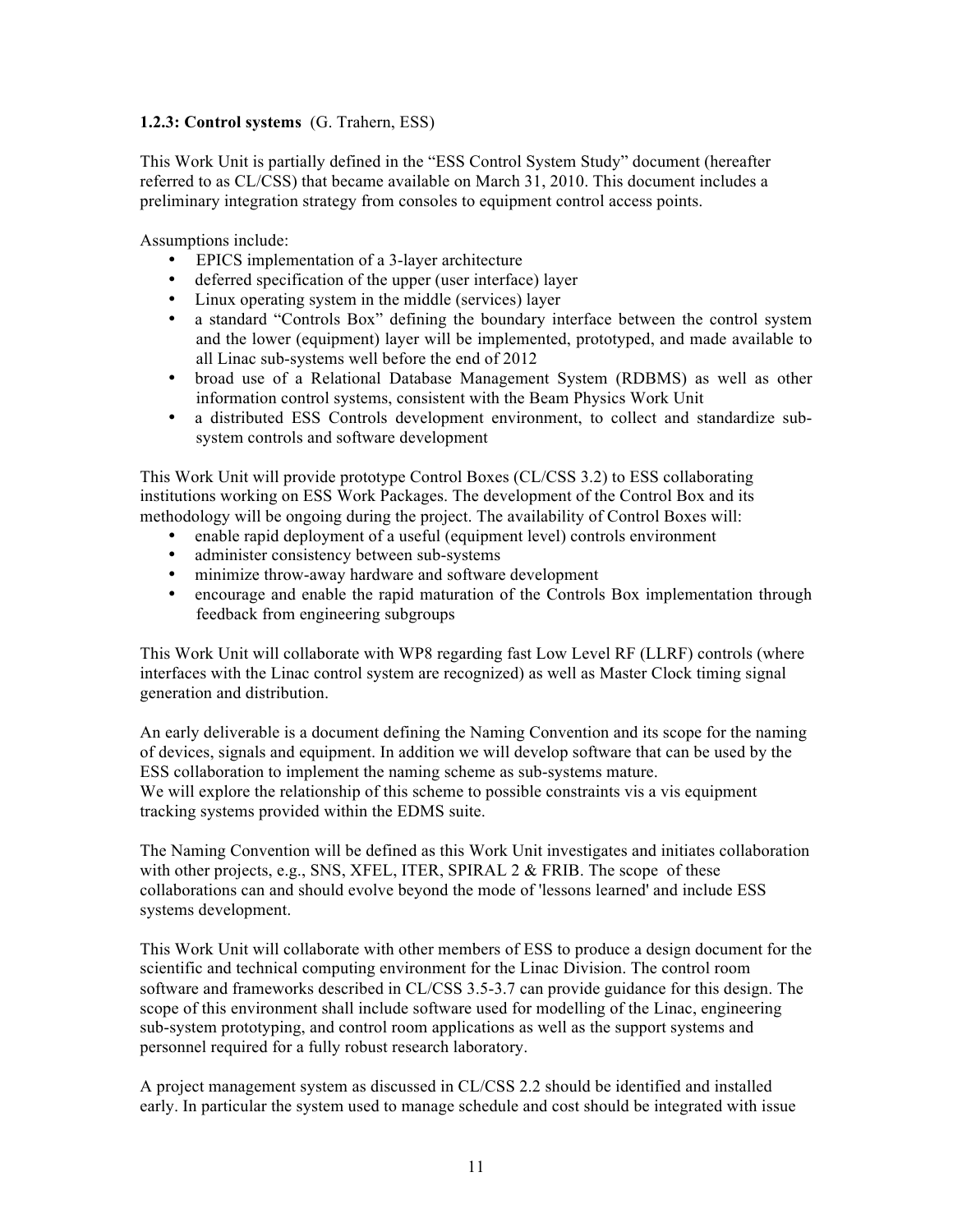and request tracking if possible. Suitable vendors should be found to supply the infrastructure. While there is a need for unified (i.e, project wide) project management systems, ESS should allow different software systems to be used where justified – particularly if such systems can be carried forward into the construction and operational phases of the project after the design update.

A specification document for the Control System will be produced by this Work Unit in two parts: a prototype specification document at the end of the second year, and a final document to be included in the design update report (TDR). The prototype specification will provide a sufficiently detailed proposal for the Control System so that a detailed review of it should allow the final report to be written with confidence. One deliverable of this effort in tandem with the project management developments should be a Work Breakdown Structure (WBS) for the Control System design.

This Work Unit will also establish the relationship of Linac and Target controls and will also define its role with respect to :

- Machine Protection System (MPS)
- Personnel Protection Systems (PPS)

#### **1.2.4: Beam instrumentation** (A. Jansson, ESS)

This Work Unit will design and prototype linac beam diagnostic instrumentation, including beam loss monitors, beam current monitors, beam position monitors, transverse and longitudinal beam profile monitors, emittance scanners, and a time-of-flight measurement system. It will:

- interface with the Beam Physics Work Unit, and with the Spoke, Elliptical, Front End, and HEBT Work Packages, to specify the beam instrumentation needs in each part of the linac, and determine the relative priority of each system (e.g. essential for machine protection, or useful for performance optimization)
- develop a minimum set of different beam instrumentation designs for each function
- participate in cryomodule design and prototype testing to the extent the linac design requires some instruments to be located inside the cryostat.
- interact with the HEBT Work Package and with the ESS Target Division to design instrumentation for beam observation on the target, and for beam-on-target tuning
- work with the Control Systems Work Unit to provisionally define instrumentation data acquisition interface standards.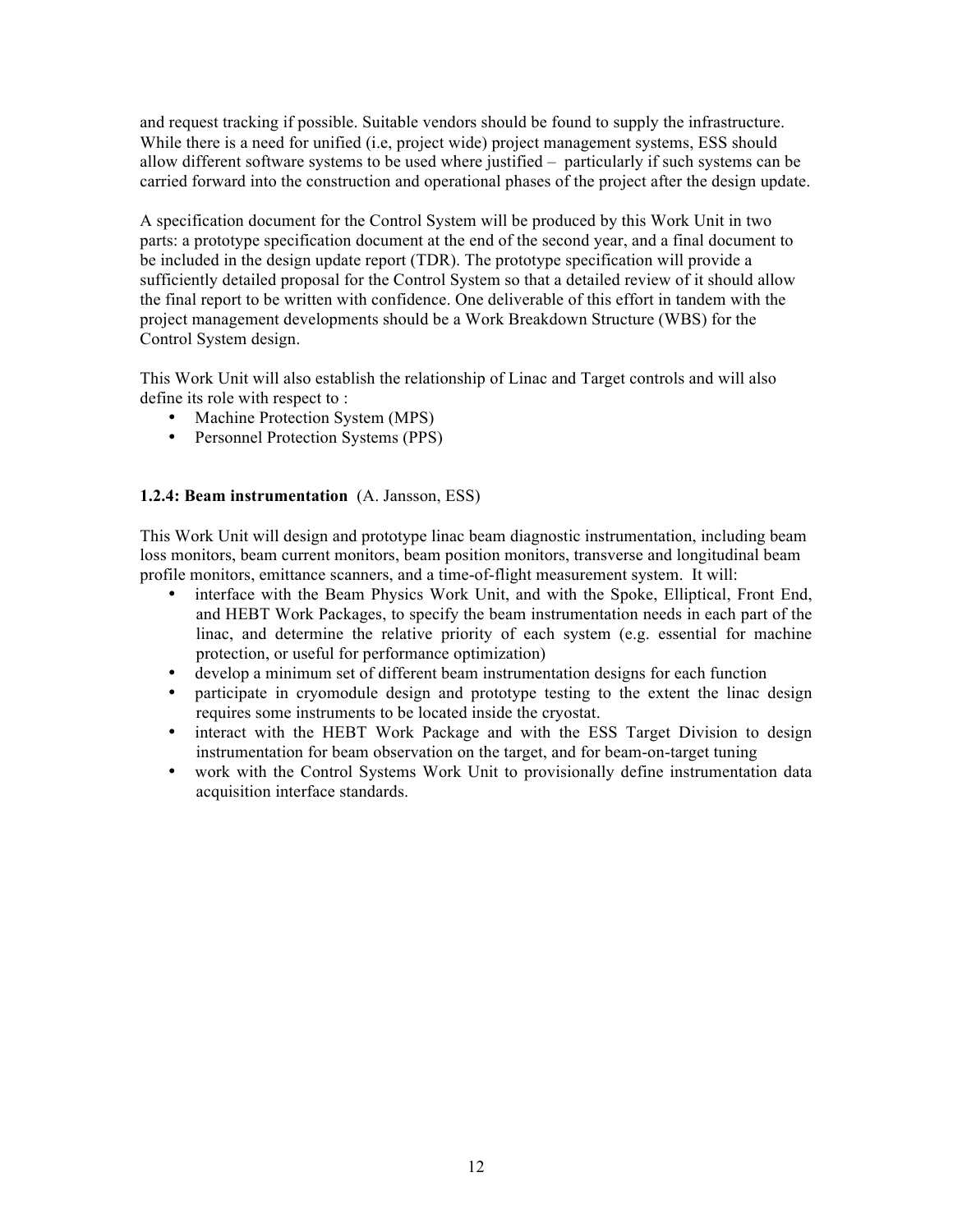# **1.3 Infrastructure and services** (J. Eguia, Tekniker)

The overall objective is to perform the design and dimensioning of all infrastructure facilities and services, including HVAC (Heating, Ventilation & Air Conditioning), cryo-plants, cryodistribution system, supply of cooling water, electricity, and networking. ESS will be a climate-neutral and sustainable facility, with WP3 responsible for the liaison with the ESS energy engineer team. As a design philosophy, innovative design choices are requested to assure an efficient heat recovery system to supply "high quality" heat to the Lund district heating system.

# **1.3.1: Management and TDR** (J. Eguia, Tekniker)

This work unit will take charge of the internal control and revision of activities, to ensure the quality of the deliverables and the fulfilment of milestones. It will also control the cumulative costs and the resources deployed in every other work unit, whereas monitoring the timetable to ensure that activities are carried out as planned, and outcomes prepared in due time. At a general level, this work unit will be responsible for the interfacing with the different teams working inside the WP.

Since the work package is rather horizontal in technologies, not too demanding in terms of R&D and organized in parallel work units and disciplines, the management of the whole structure will be carried out in a separate work unit, speaking on behalf of the whole workpackage specially with those partners acting as reviewers and supervisors, namely SNS and DESY. On the other hand, closer collaborators and contacts will be managed by each work units, whit the present remaining as ultimate responsible for decision making and conflict solver.

Finally, this work unit will also integrate teams working in parallel in different countries (Sweden, Spain, France, Switzerland, Germany and the USA), which demands strong leadership and specific management expertise.

An additional important activity will be collecting the necessary information to update and deliver a comprehensive PBS and WBS for the construction phase. And, last not least, this work unit shall collect, elaborate, prepare and deliver the necessary data to complete the Technical Design Report at a LINAC level. Such a task has been identified as critical and deserves a unique block in the Work Breakdown Structure of the workpackage.

To sum up, the key activities of the work unit are:

- Meetings planning
- Progress monitoring
- TDR writing
- PBS description
- WBS description for construction phase
- Cost estimation

# **1.3.2: Electrical systems** (F.L. Garcia, Tekniker)

This work unit will perform the outline definition of the electrical system necessary for the LINAC of the European Spallation Source, with the objective of supplying energy in the amount,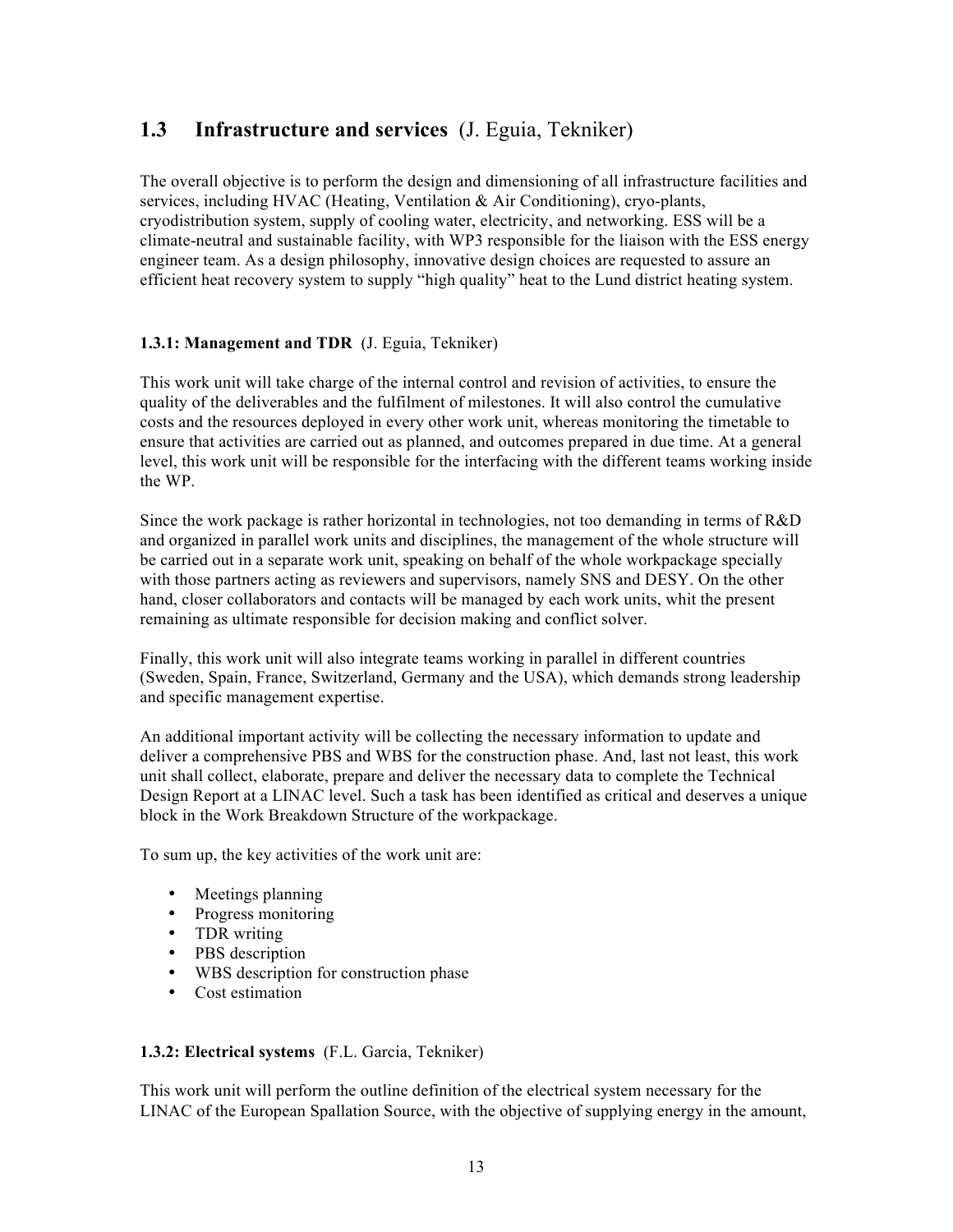quality and requested, to the systems that request it. It will determine the electrical needs and the proposed solution for supply for the linear acceleration, including the necessary equipment to supply and drive the RF power and the power supply for the electro magnets that the LINAC comprises. In parallel, a baseline design of the distribution system will be developed.

ESS shall be a sustainable facility, climate neutral, with energetic efficiency and energy recovery as major topics in the agenda of the design. Therefore, this work unit will seek innovative solutions for the power supply and distribution, whilst offering the necessary interface and support to the ESS-Energy Team. A shared design work is planned, with strong contributions and links with the local (Lünd) and other relevant governing bodies.

The electrical supply definition of the cryoplant will be covered in the work unit related to cryogenics and, thus, remains out of the reach of this task.

### **1.3.3: Vacuum system** (J,Eguia, Tekniker)

This work unit will develop the vacuum generation system for the whole LINAC of ESS. With a view to lowering beam – gas interaction and supplying the requested environment at the requested places, this work unit will perform the general design and the detail component selection of the vacuum system, detailed enough for an accurate cost estimate and an efficient stock-up of components during construction phase.

Such design shall receive or otherwise get input such as the control strategy and the definition of security procedures for both machine and operator safety from the Control Group, thus providing a control interface for system engineering and a sensible alignment with the control strategy of the complete facility.

This work unit will remain in contact with beam-dynamics activities of the LINAC (WP2) in order to foresee, evaluate and monitor the effects of gaseous species over the performance of the accelerating structures and the beam, which will become a critical input for the operation of the vacuum system.

Finally, the WP will support and coordinate the creation of a vacuum team in Lünd to oversee, define and control the construction, operation and maintenance of the vacuum system during construction phase, and take the lead in the commissioning, whereas building the necessary expertise in house.

# **1.3.4: Heating, Ventilation and Air Conditioning** (R. Enparantza, Tekniker)

The definition of the heating systems and ventilation necessary for human comfort will be performed in this work unit. Special requirements dealing with air conditioned areas (be it assembly points, metrology areas etc.) will be identified and dealt with.

The present activity deals with human-required heating, ventilation and air conditioning needs, not with equipment-driven cooling needs. Safety considerations (action in case of fire, evacuation pathways, procedures to handle contaminated air, segmentation of ambient etc.) will also impact and determine the baseline design of the HVAC system, which will be performed in this work unit.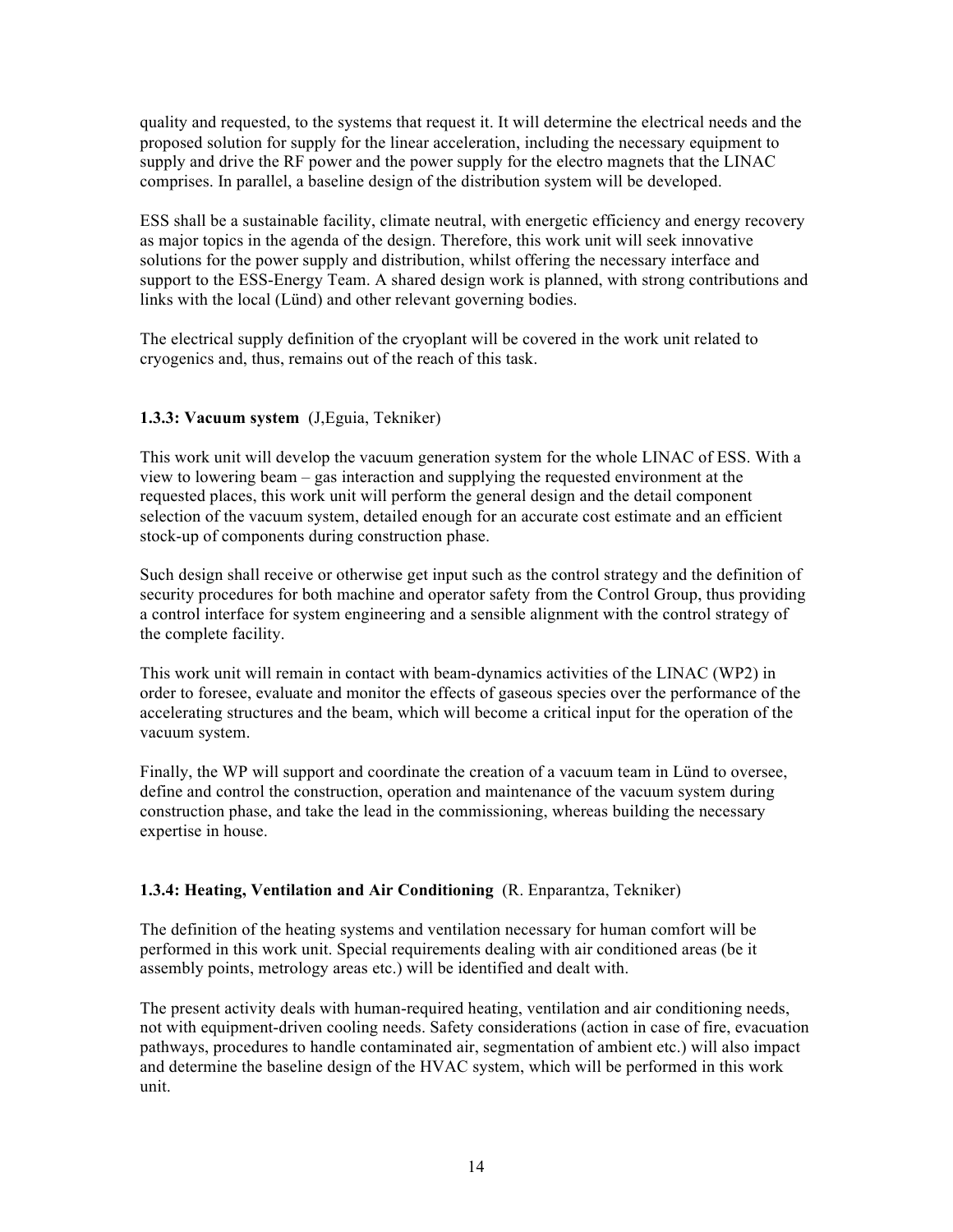Therefore, this WU will have strong relations with the Conventional Facilities group, since the result of this definition will be a critical input for the planning of buildings and construction phase.

#### **1.3.5: Auxiliary Equipment** (I. Ariz, Tekniker)

This work unit will perform the follow-up and definition of auxiliary equipment of moderate/high importance that shall be needed at the ESS LINAC. This task will not only plan "in-operation" needs, but it will also detail the infrastructure and services that will be needed during the construction phase.

A critical activity within this work unit is that of deciding, defining, and designing the "sitespecific" design features, operation procedures and the criteria behind the maintenance operations. The final objective is to develop the basis of an ESS-philosophy for the design and construction phase. For this, a thorough study will be performed in existing facilities, to establish the rationale for the design choices, in order to transfer as much from the existing experience to ESS and thus create a site-specific identity in ESS, as backbone for the global infrastructure design. Modularity, maintenance philosophy, physical configuration of items, pits and escape routes and so many others can't be decided solely under machine-related conditions, but as a result of global decisions that create the underlying coherence of the design effort. Therefore, this activity will create a general framework and the basic aspects of the design philosophy of the ESS.

Special care will be put in the link with other systems of the facility, namely ion sources, target station and instruments, in order to avoid overlapping and duplicating equipment and efforts.

Some other issues that this work unit will deal with include: the alignment of accelerating structures, modules and magnets with respect to previous structures; overall configuration of LINAC tunnel to avoid interferences and colliding elements; cranes, rail systems and so forth. This work unit will also define different prototypes for work unit 8 to develop and ensure the feasibility of the infrastructures systems.

#### **1.3.6: Cooling systems** (J. Alonso, Tekniker)

Within this work unit, the issue of refrigerating a LINAC like that of ESS will be addressed. In order to create a MW proton beam, the apparent power can be as high as  $60 - 70$  MVA, which means that the amount of dissipated power is enormous. This unit will foresee and plan the refrigeration system that will evacuate heat when needed and in the amount needed.

In accordance to the overall design philosophy of ESS, the excess heat will be reused (when dissipation temperatures make it possible) to feed the heating systems both at ESS and Lünd itself. For this, an exergy analysis will be performed to actually study how much energy could be profitable from the excess generated at ESS. Therefore, strong links are needed with the Energy Team and the local authorities to ensure a global strategy for real improvements in energy recovery figures and plan innovative solutions to serve this general objective.

**1.3.7: Cryogenics** (W. Hees, ESS)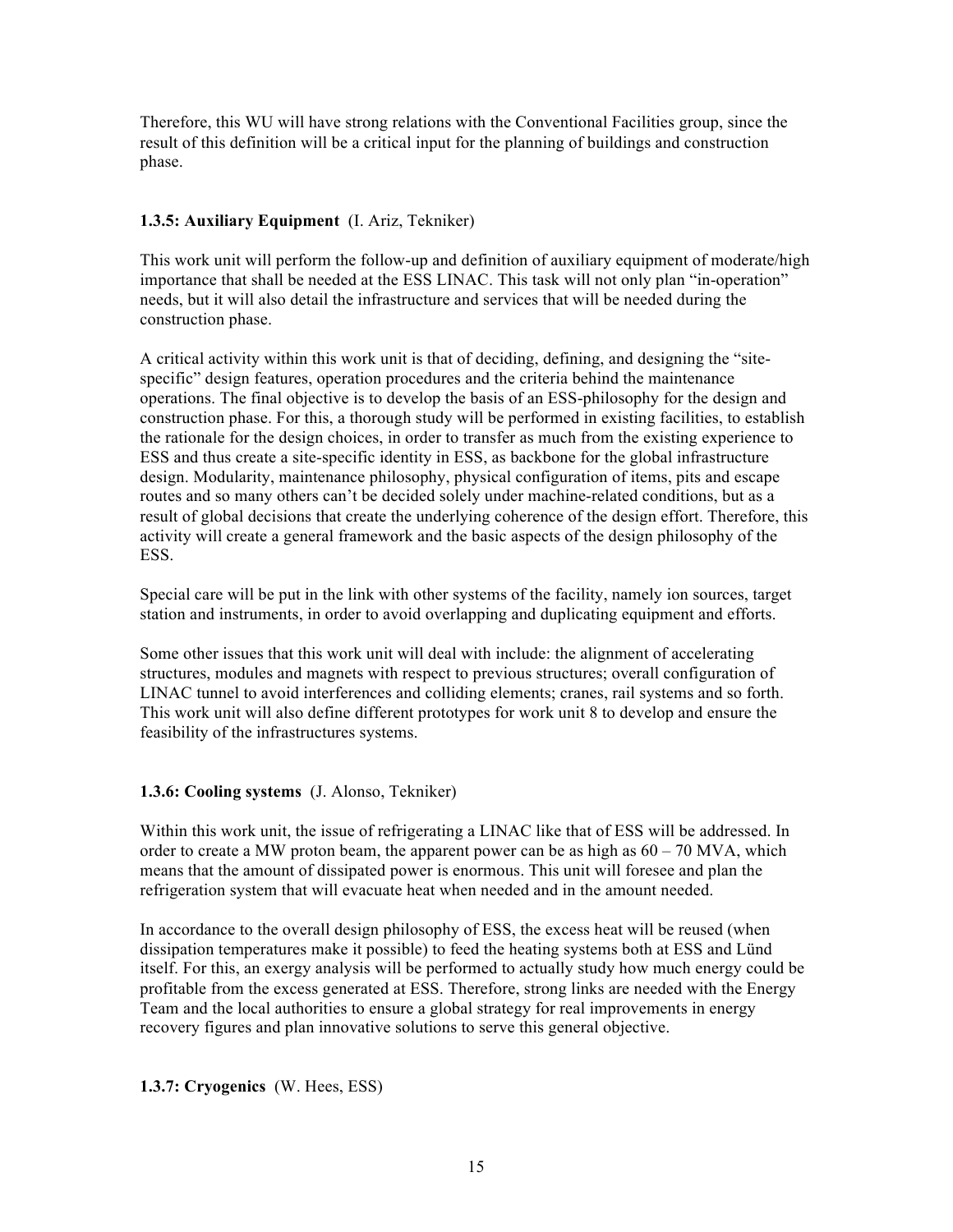This will perform the outline design of the cryogenic systems that will feed the ESS LINAC in its superconducting parts, activity which will be divided in two: 1) The Central Cryoplant and 2) The Fluid Distribution System for the cryomodules.

The design of the cryoplant is the main issue to be solved within the work unit. The Central Helium Liquifier System will be calculated and designed with the inputs on heat loads from the responsible partners of the superconducting linac, based on the cryomodule performances and estimation from static and dynamic performances. Alongside with the calculations, fluid cycles, liquefaction systems and necessary equipment will be defined, with the help of vendors and stakeholders. With an overall design of the distribution system, fluid requirements (both He and N) will be defined, and the related dewar systems, containers, intermediate buffers etc. A preliminary study of the operation mode of the cryoplant will also be performed to integrate the control philosophy of ESS, defined by the Control Group. Strong collaboration from industry is necessary and expected in this phase..

From this cryoplant, the liquid helium distribution system will also be planned. A general layout of the piping will be generated with ancillary systems and equipment, specially cryovalves and flow-meters. Solutions for thermal deformations (lumped vs. distributed) will be planned in advance.

Special attention will be paid to the interface with the cryomodules and the cold boxes for they are the critical elements that will define the performance of the cryomodules and thus the requirements of the complete cryo-system. The design and definition of the cryogenic elements of the modules remain outside the scope of this work unit, and will be addressed in the WPs developing the superconducting accelerator structures.

And last, but not least, this work unit will support and coordinate the creation of a strong cryogenic team in Lünd to oversee, define and control the construction, operation and maintenance of the cryoplant and the cryo-distribution system during construction phase, and take the lead in the commissioning, while building the necessary expertise in house. Therefore, the leadership of the cryo-activities will eventually migrate so that, after the design update phase has elapsed, it belongs to in-house personnel in the ESS site in Lünd.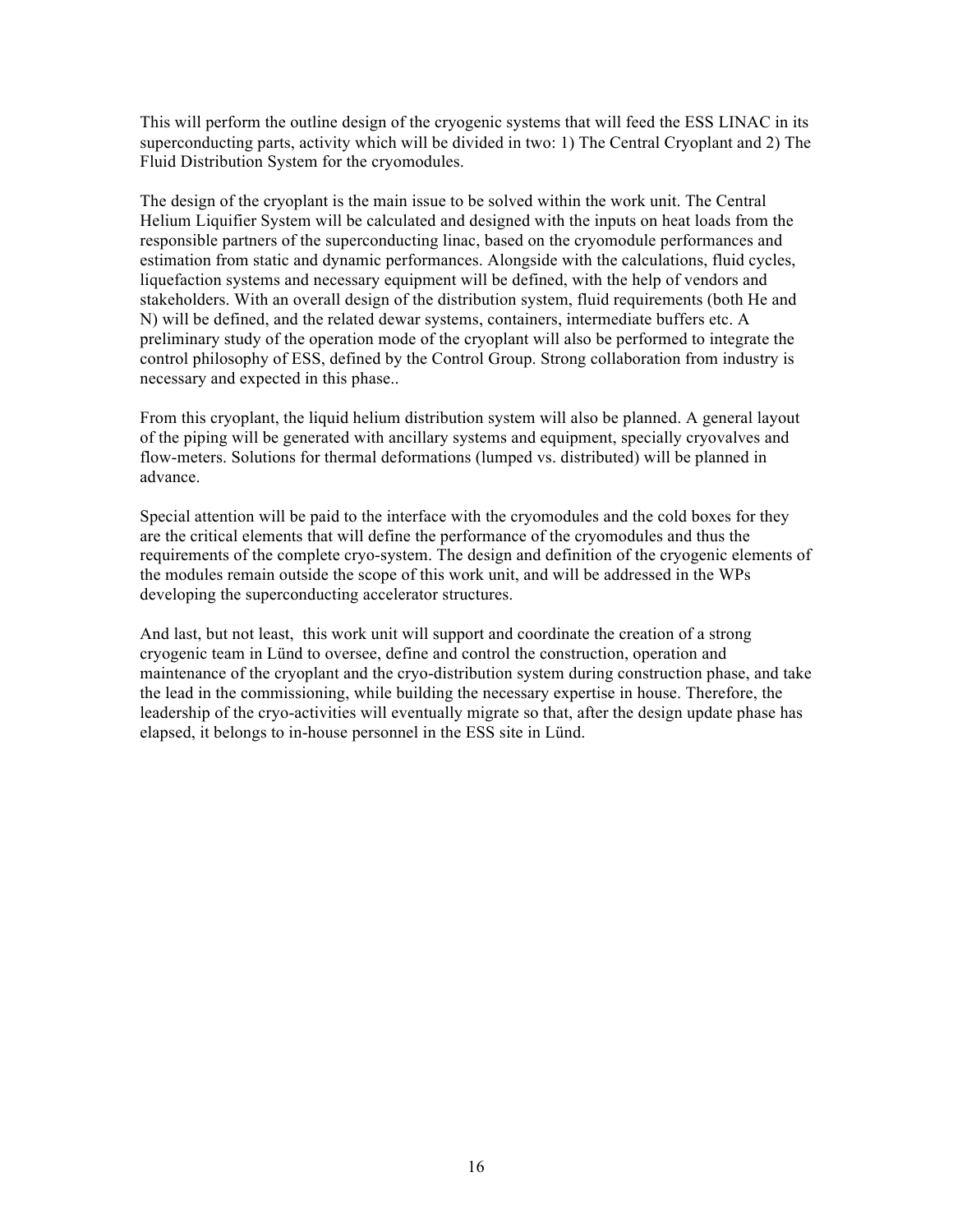# **1.4 Spoke superconducting linac** (S. Bousson, Orsay)

The Work Package 4 (WP4) of the ESS Technical Design Report (TDR) will address the engineering design of the complete spoke cryomodules which will compose the intermediate energy section of the ESS Superconducting Linac. This section is covering the energy range between  $\sim$ 50 MeV and  $\sim$ 200 MeV, and will be based on multi-gap superconducting spoke resonators at 352 MHz. The overall specifications of the spoke linac will be provided by the accelerator design team (input and output energy, cavity beta and number of accelerating gaps). The aim of this WP is to performed in 2 years (2011-2012) a detailed design of the spoke cryomodule: it includes the cavity (for the 2 b), the power coupler, the cold tuning system (mechanical and piezo), the cryomodule vacuum tank, the cryogenics and magnetic shields, the cavity supporting system and alignment, the cryo-fluid circuitry, the cryogenic valve box and the assembly toolings.

Spoke cavities are under developments in several laboratories worldwide, but up to now none of them have effectively accelerated any beams. The first part of the will consist in a detailed analysis of the spoke cavities performances state-of-the-art in order to establish the ESS spoke linac operating values (accelerating fields, cryogenic consumption, temperature operating  $point$ ....).

The work will be performed having in mind the objective of fulfilling all requirements for producing a complete TDR: for the whole ESS spoke linac, a Working Breakdown Structure (WBS), a Product Breakdown Structure (PBS) will be defined, and a cost estimate at 20% will be calculated.

Early prototyping will be included in this work to validate part of the cavity and power couplers design and to justify the cavity design gradients. At the end of 2012, 2 spoke cavity prototypes and 2 power couplers will be constructed and partially tested.

# **1.4.1: Management and TDR** (S. Bousson, Orsay)

This WU is dedicated to the WP management and the non-technical work that is required for fulfilling the requirements of a TDR:

- Overall management of the WP : planning meetings and progress monitoring
- Preparation of the PBS of the spoke linac section
- Preparation of the WBS of the spoke linac section for the construction
- Define and fill a parameter list for the spoke linac section for a better exchange between the accelerator design group (beam dynamics), the RF WP and the engineering design of the spoke linac elements
- Organize the TDR writing work
- Define the prototyping requirements, strategy and cost for the project phase between the TDR and construction.
- Perform the spoke linac costing from the PBS and WBS

# **1.4.2: Cavities** (G. Olry, Orsay)

The main activities within this WU are the following: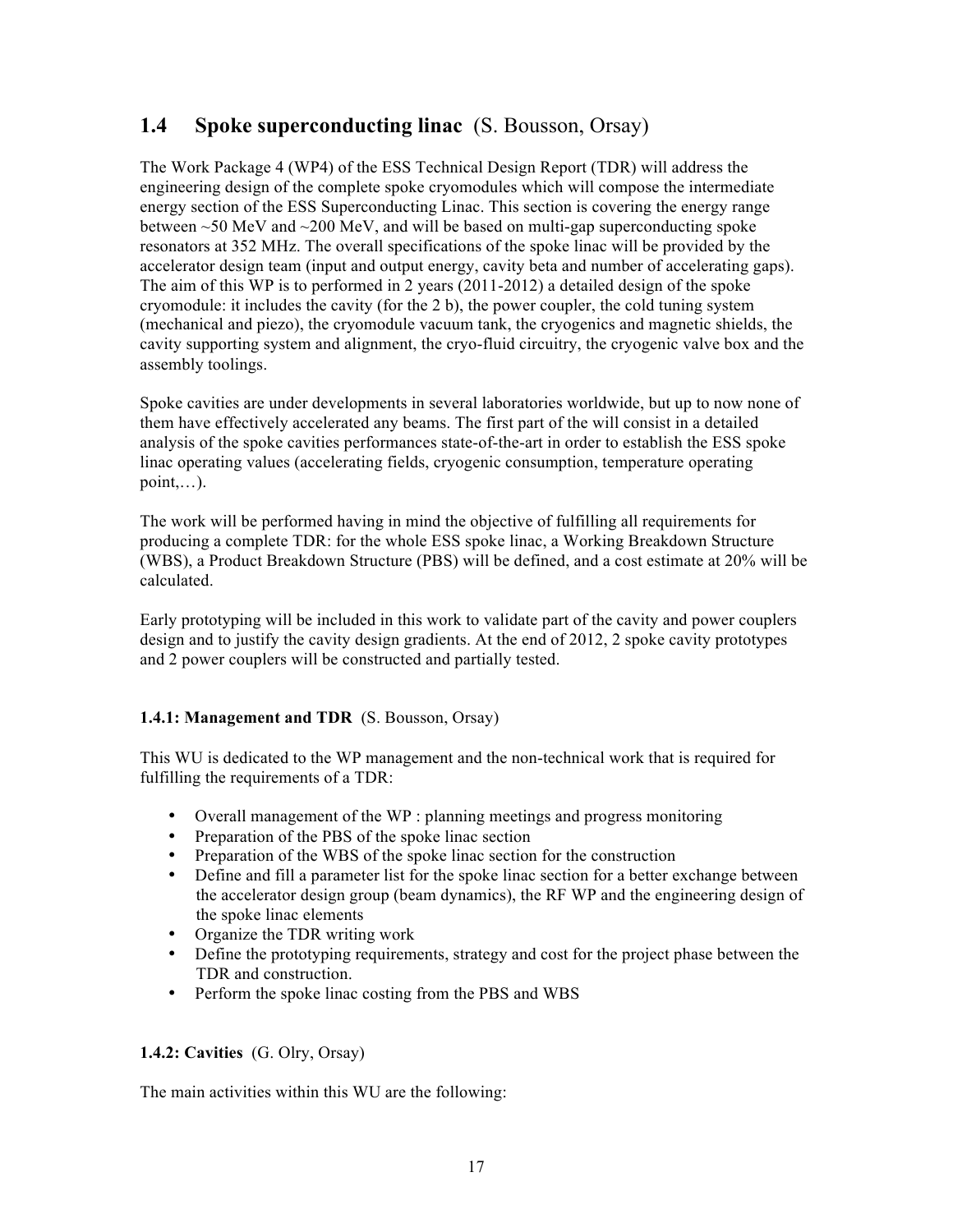- Establish a state of the art for the spoke cavity design and performances, in particular looking at the recent developments in this field for the EURISOL and HINS projects. This will be used to address two main questions:
	- o what cavity performance (Eacc) should be taken as the design goal
	- o address a pros and cons comparison between operation at 4.2 K and 2 K
- RF Engineering design of the different spoke cavities (for all required beta), and if possible comparison of the results with several electromagnetic codes
- Mechanical design of the cavity
	- o helium tank
	- o stiffening system
	- o cold tuning system

During this study, one of the main goal will be to minimize the dynamic lorentz forces detuning. All technical choices should be done and justified by the positive impact on this key parameter for a pulsed machine.

Specify what preparation and conditioning procedure should be performed in order to reach the design performances of the spoke cryomodule:

- Procedures for the cavities:
	- o chemical etching requirements for the cavities (standard BCP or electropolishing)
	- o cavity cleaning procedure (H degazing, in-situ baking, high pressure water rinsing)
	- o requirements for cavity assembly in clean room
	- o special processing procedure during individual cavity testing (He processing)
- Power coupler preparation
	- o Procedure for power coupler cleaning and assembly
	- o Power coupler conditioning (with high RF power)
- Requirements for cryomodule assembly (clean room)

# **1.4.3: Cold tuning system** (N. Gandalfo, Orsay)

The aim of this Work Unit is to develop the cold tuning system (CTS) for the spoke cavities. The CTS is a device required to in-situ (inside the Cryomodule) adjusts the cavity resonant frequency to the nominal value. For the spoke cavities, two options for the cold tuning system will be considered:

- A "classical" CTS based on a mechanical deformation of the cavity length to adjust the frequency. Such systems have already been developed for single-spoke resonator for the Eurisol project.
- A novel concept for superconducting cavities, based on a niobium plunger inserted inside the cavity volume. This new scheme has been developed for the Spiral-2 project on the high energy quarter wave resonators.

Both systems will be envisaged and studied from a conceptual point of view. One solution will be then chosen and studied into details to perform a complete engineering design of the CTS for the spoke cavities.

#### **1.4.4: Power coupler** (E. Rampnoux, Orsay)

• Precise the technical specifications: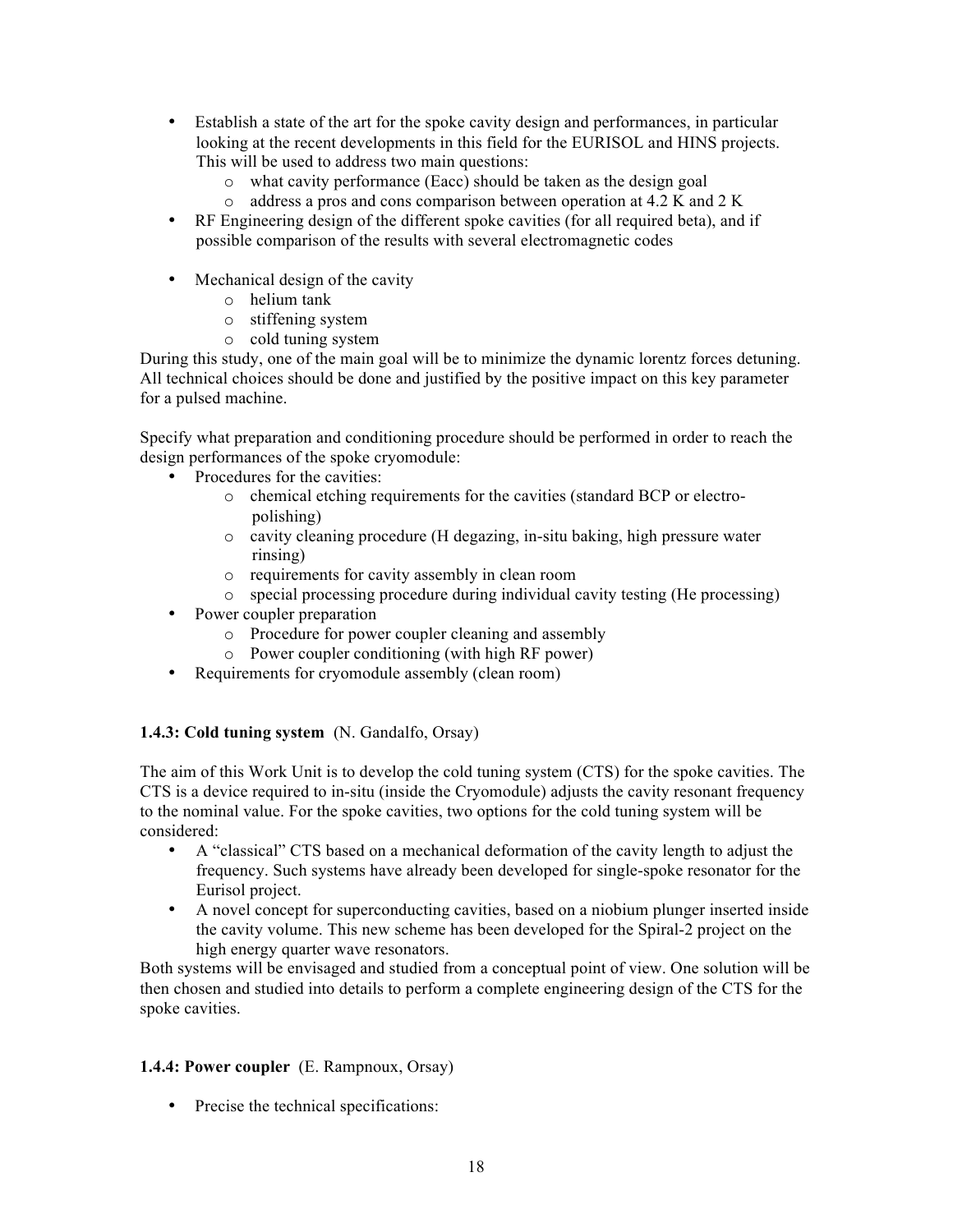- o Required transmitted RF power
- o Needs for adjustable or variable coupling
- Power coupler RF design, taking into account:
	- o Ceramic window geometry and number
	- o Cooling requirements

#### **1.4.5: Cryomodule** (G. Rouillé, Orsay)

- Perform the mechanical and cryogenic design study of the module (could be for 4.2 K or 2K, depending on the WU 3 conclusions). Assess the cryogenic performances of the module. This work will be done in 2 phases:
	- o Conceptual design, in order to start the work before having all precise data from the others WU
	- o Detailed engineering design
- Cold box design for the cryo-fluids exchange with the module
- Magnetic shielding design
- Vacuum system
- Study and define the alignment procedure
- Particularly study the module required cooling time in order to assess the need for a cavity baking (avoid 100 K effect)
- Perform the conceptual design study of the assembly tooling

### **1.4.6: Superconducting magnets** (G. Rouillé, Orsay)

If the focusing elements are chosen to be cold, the integration of the superconducting magnets (developed in WP5) in the spoke cryomodules will be addressed in this WU. It will take into account the mechanical integration, the study of the supporting and alignment systems and the integration of the power supply feed through for the magnets.

#### **1.4.7: Prototypes and tests** (G. Olry, Orsay)

With the given timeframe, the possibilities for prototyping and testing are limited. The prototyping should concentrate on the fabrication and test of 2 cavity prototypes (one for each b), and 2 power couplers.

- Cavity prototyping outcomes:
	- o Assess the fabrication procedure, and evaluate the tuning procedure, check the capability of reaching the desired frequency, evaluate the major difficulties during fabrication.
	- o Assess the preparation procedure (chemistry, baking, clean room assembly)
	- o Test in vertical cryostat (at 4K and 2K) and assess the cavity performances (accelerating field, Lorentz forces detuning coefficient, dissipated power) at the two temperatures.
- Power couplers outcomes:
	- o Assess the fabrication procedure, evaluate the major difficulties during fabrication.
	- o Measure the couplers main parameters (f, S-parameters...)
	- o Assess the preparation procedure (cleaning, clean room assembly)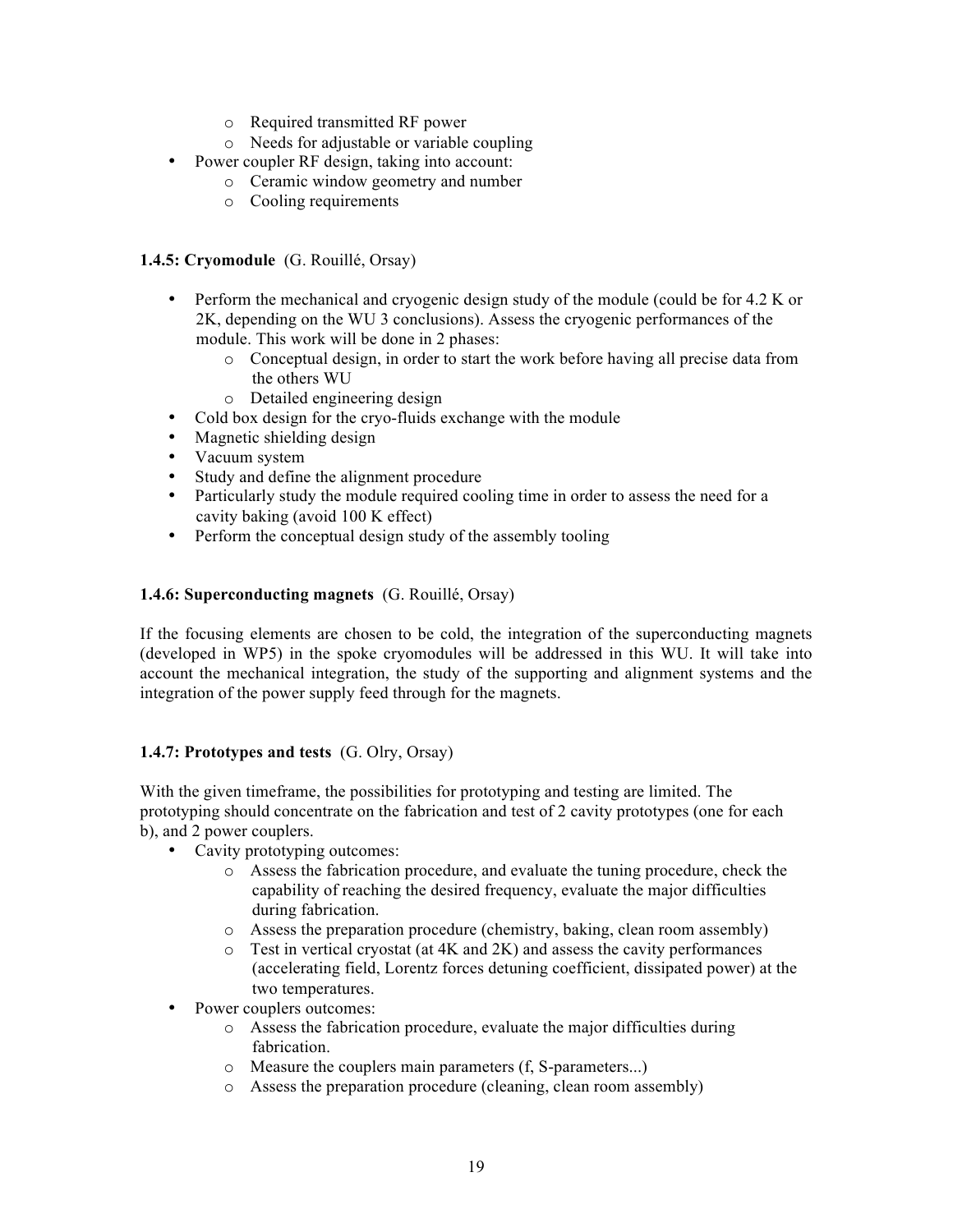o Depending on the availability of a 352 MHz RF power station and conditioning test bench, a coupler conditioning with the necessary RF power (2 or 4 times the nominal power) could be envisaged to assess the overall coupler performances.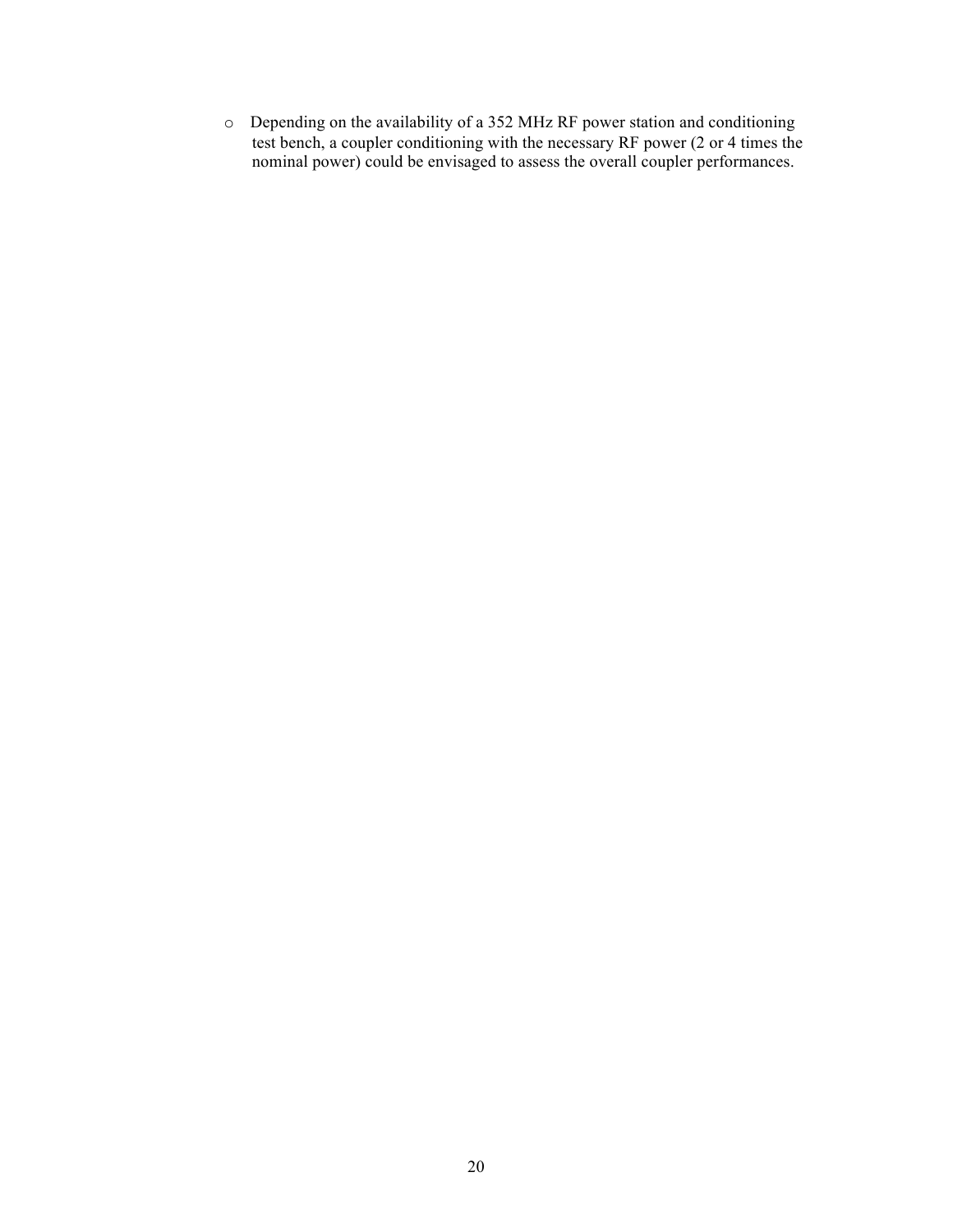# **1.5 Elliptical superconducting linac** (G. Devanz, Saclay)

The ESS proton linac consists in a room temperature low energy part up to the transition energy. Beyond this point the acceleration is taken over by superconducting (SC) structures. The first SC section consists in two families of spoke cavities modules, then from 200 MeV two families of 704 MHz elliptical SC cavities, grouped into 8-cavity cryomodules. The first 5 modules host 8 beta=0.65 5-cell cavities each (medium beta) and the 12 last module host 8 beta=0.92 5-cell cavities each (high beta).

The main objective of the WP5 of the design update phase is to provide the engineering design of the fully equipped cryomodules for both medium and high beta elliptical cavity sections of the ESS linac operating at 2K with an accelerating field of 15 MV/m.

The cryomodule design will include all aspects, including the valve box, internal Helium distribution, thermal shielding, the cavity alignment and supporting systems. The design should be carried out in close collaboration with the SPL development of a prototype cryomodule housing 4 beta=1 elliptical cavities. In order to guaranty the performance of the cavities in terms of accelerating gradient in long cryomodules, the cavity string is assembled in a large clean room to prevent field emission operation. It is then transported to an assembly area where it is inserted in the vacuum vessel. The whole assembly sequence requires large tooling equipment which will be studied in conjunction with the cryomodule design. The high and medium beta ESS elliptical modules should be sharing the same design, the prototyping effort will therefore be concentrated on the high beta module in the next phase of the project.

WP 5 will provide the design of the 704 MHz superconducting elliptical cavities, helium tanks, power couplers, high order mode couplers, frequency tuners, magnetic shielding. At the end of the design update study, CAD models of fully equipped modules will be produced. Several components, namely high beta cavities, fundamental power couplers and fast frequency tuners are considered as critical, therefore prototypes will be fabricated for each of them, and tested after the design update phase. Similar objects have been developed for SNS and during the last decade in European Framework Programs in several laboratories. The feasibility of components of the same type, at the same operating frequency has been demonstrated, and their performance goals already met experimentally, however with small statistics.

WP5 will provide the section relative to the elliptical section of the technical design report describing all of the above including a cost estimate with a 20% accuracy at the end of 2012.

# **1.5.1: Management and TDR** (G. Devanz, Saclay)

**1.5.1.1:** WP management, planning of the design update follow-up and construction phase, including PBS and WBS.

**1.5.1.2:** TDR write-up and costing coordination.

**1.5.2 : Medium beta cavities** (G. Devanz, Saclay)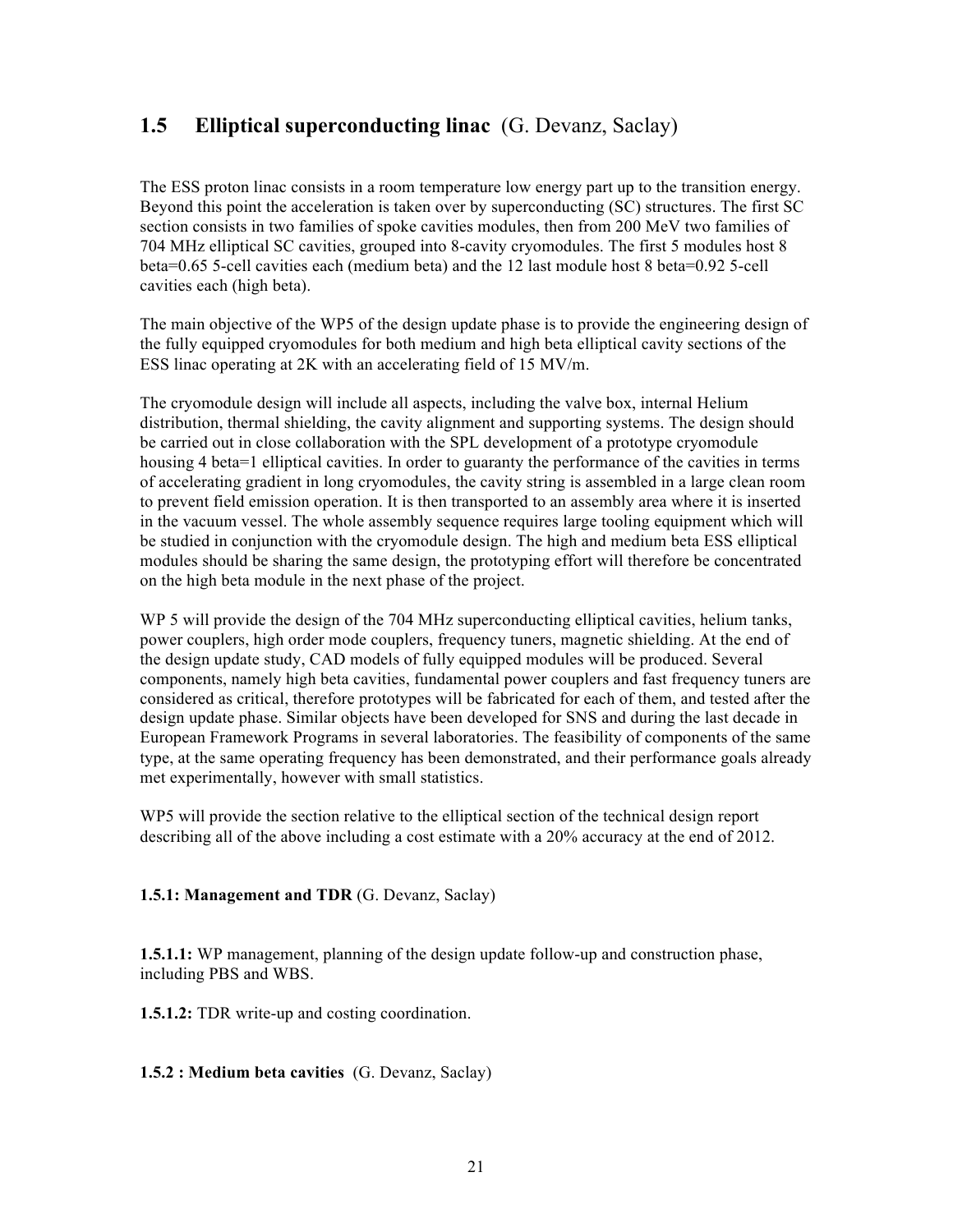**1.5.2.1**: RF and mechanical study of the medium beta elliptical cavities and helium tank.

**1.5.2.2:** RF and mechanical design of the HOM dampers according to the damping specifications provided by WP2.

**1.5.2.3:** Design of the magnetic shield of the medium beta cavity.

**1.5.2.4:** Write-up of TDR section on medium beta elliptical cavities, including costing.

**1.5.3: Cold tuning system** (G. Devanz, Saclay)

**1.5.3.1:** Mechanical design of a cold tuning system for the elliptical cavities.

**1.5.3.2:** Write-up of TDR section on the cold tuning system, including costing.

### **1.5.4: High beta cavities** (J. Plouin, Saclay)

**1.5.4.1:** RF and mechanical study of the high beta elliptical cavities with its helium vessel.

**1.5.4.2:** RF and mechanical design of the HOM couplers according to the damping specifications provided by WP2.

**1.5.4.3:** Design of the magnetic shield of the high beta cavity.

**1.5.4.4:** Design and fabrication of the RF tuning bench.

**1.5.4.5:** Write-up of TDR section on high beta elliptical cavities, including costing.

# **1.5.5: Power coupler** (G. Devanz, Saclay)

**1.5.5.1:** RF and mechanical design of the 1.2 MW, high duty cycle power couplers. It will be compatible with the upgrade of ESS, within the limit of 10% duty cycle.

**1.5.5.2:** RF and mechanical design of the coupler conditioning bench.

**1.5.5.3:** Write-up of TDR section on power couplers, including costing.

# **1.5.6: Medium beta cryomodule** (W. Hees, ESS)

The work is concentrated on the high beta cryomodule. The medium beta cryomodule will share the same mechanical and cryogenic design, assembly and alignment methods.

**1.5.6.1:** Mechanical design of the medium beta cryomodule. This phase takes into account the assembly phase of the cavity string inside the modules, vacuum and cryogenic sectorisation, mechanical and thermal loading of the system, alignment, and integration of the instrumentation and superconducting quadrupoles.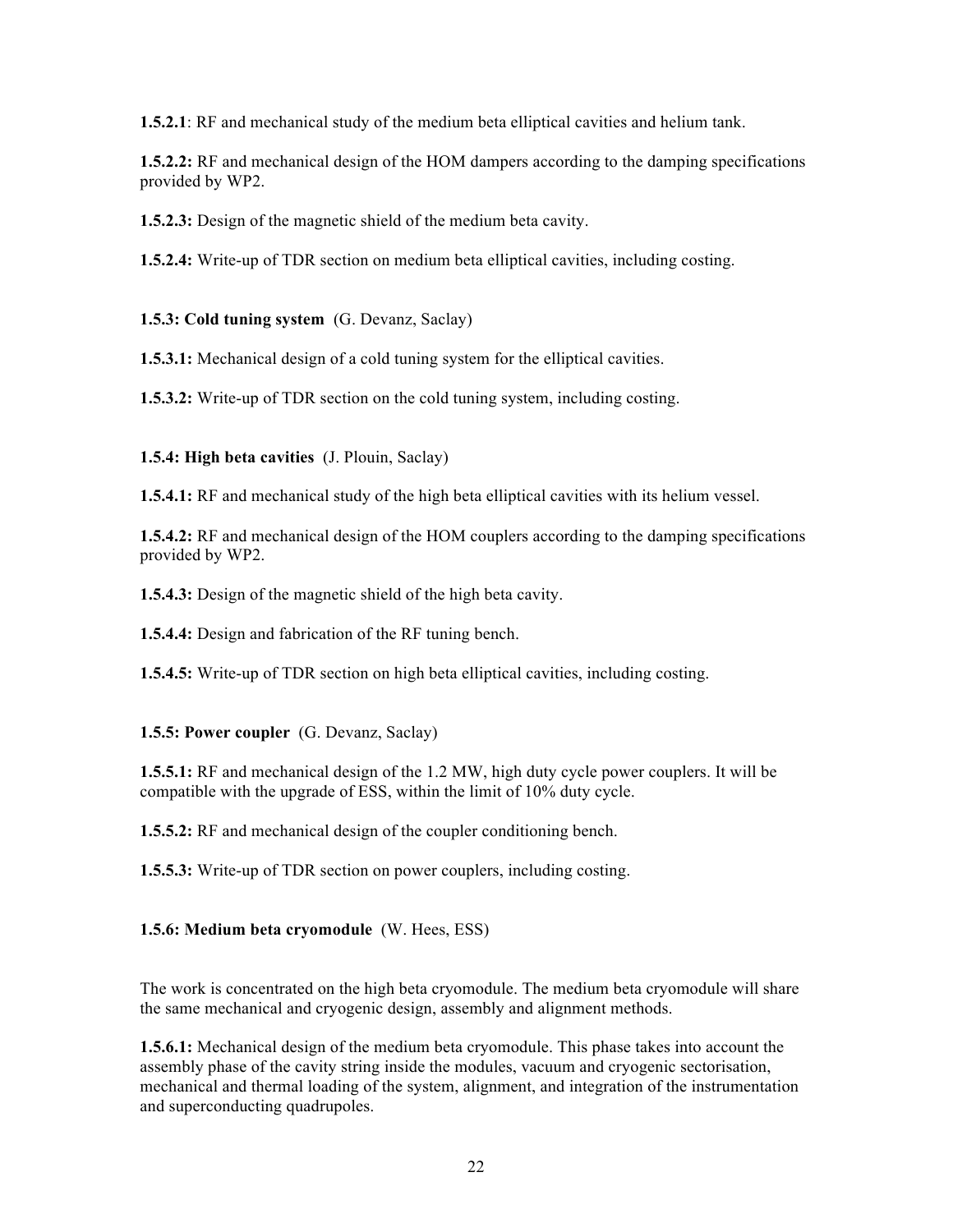**1.5.6.2:** Cryogenic and vacuum design of the modules. This includes the detailed design of the valve box and vacuum systems.

**1.5.6.3:** Mechanical design of the clean room cavity string assembly tools.

**1.5.6.4:** Mechanical design of cryomodule assembly tools.

**1.5.6.5:** Write-up of the TDR section on elliptical cavities cryomodules including costing.

#### **1.5.7: High beta cryomodule** (W. Hees, ESS)

The work is concentrated on the high beta cryomodule.

**1.5.7.1:** Mechanical design of the high beta cryomodule. This phase takes into account the assembly phase of the cavity string inside the modules, vacuum and cryogenic sectorisation, mechanical and thermal loading of the system, alignment, and integration of the instrumentation and superconducting quadrupoles.

**1.5.7.2:** Cryogenic and vacuum design of the modules. This includes the detailed design of the valve box and vacuum systems.

**1.5.7.3:** Mechanical design of the clean room cavity string assembly tools.

**1.5.7.4:** Mechanical design of cryomodule assembly tools.

**1.5.7.5:** Write-up of the TDR section on elliptical cavities cryomodules including costing.

#### **1.5.8: Superconducting magnets** (M. Bruchon, Saclay)

**1.5.8.1:** Magnetic and mechanical design of the two types of SC quadrupoles.

**1.5.8.2:**Write-up of TDR section on SC quadrupoles.

#### **1.5.9: Prototypes and tests** (G. Devanz, Saclay)

**1.5.9.1:** Design and Fabrication of the coupler test box

**1.5.9.2:** Fabrication of a pair of 1.2 MW power couplers

**1.5.9.3:** Design and fabrication of a room temperature tuning bench for elliptical cavities equipped with the interface parts for the high beta cavities.

**1.5.9.4:** Design and fabrication of the tools required to perform the chemical etching of the cavity and clean room preparation.

**1.5.9.5:** Fabrication and preparation of two high beta cavity prototypes. In order to build these prototypes during the design update phase, they will not be equipped with HOM couplers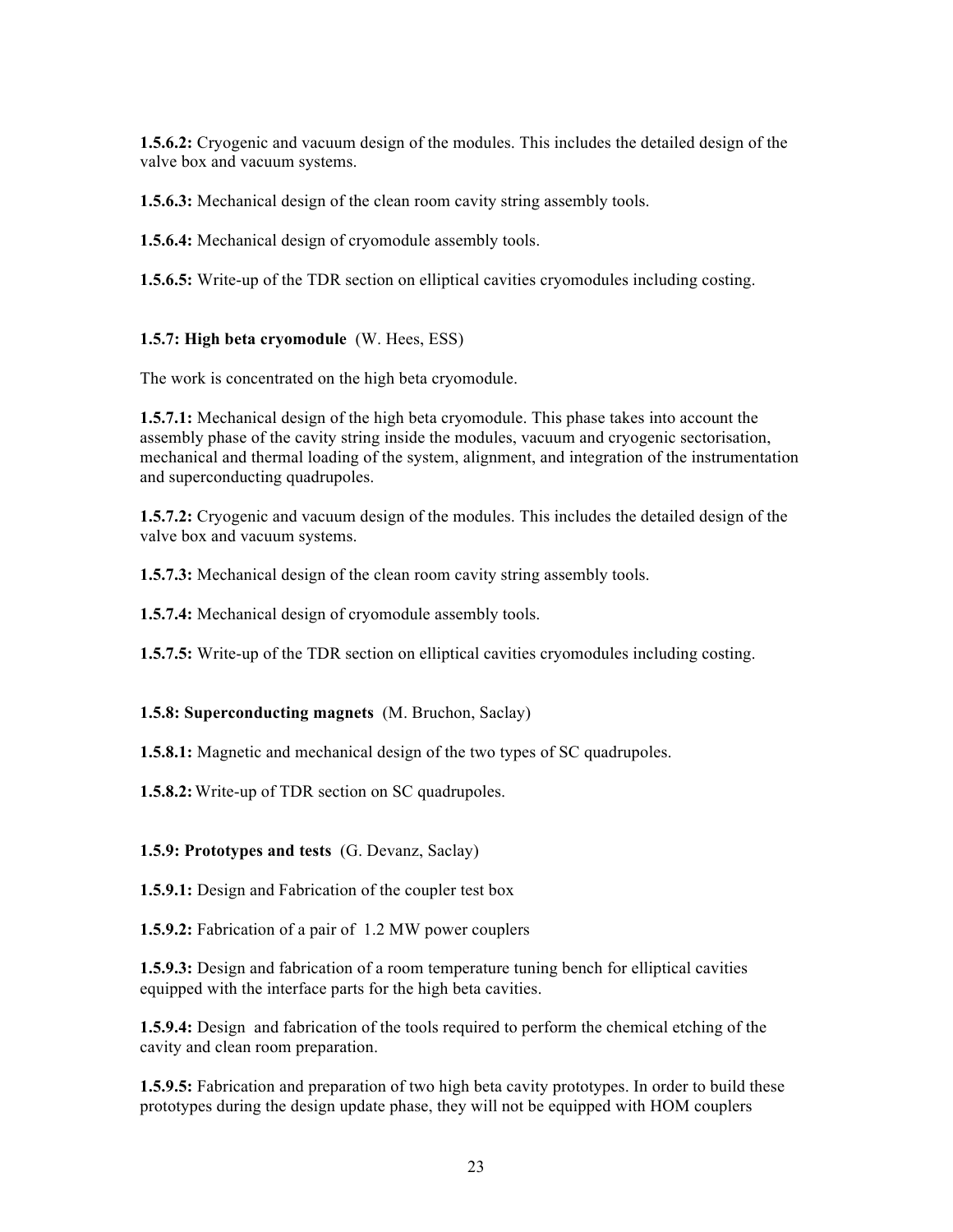# **1.6 Normal conducting linac** (S. Gammino, Catania)

Design of the elements of the front-end up to the warm-cold transition (proton source, LEBT, RFQ, NC linac and chopper section).

In principle the competences necessary to take the responsibility of the design, construction and integration of the whole NC part of the linac, from the high current proton source to the normal conducting DTL up to 50 MeV, exist in different laboratories, in particular at INFN and at CEA.

A strong synergy between these two institutions and ESS-Bilbao, with possible contributions from others, may permit to fulfill the requested update of the design for the Front End and NC linac and to set the basis for the construction of the above mentioned components.

For some of these components the construction of prototype could be convenient in principle, for some others the experience gained by the research teams involved in the project may permit to skip the construction. In particular for the Ion Source and LEBT the existing equipment may provide a valuable test bench but the construction of an 'ongoing prototype' is to be considered in the following, or immediately following a 3-month tests of Ion source+RFQ.

This 'long run' experience will put in evidence any possible criticality and will permit to optimize the design of these components.

The design study of RFQ-MEBT-DTL can take advantage from the experience on the design of a similar linac (LINAC4), from the experience of the TRASCO and IPHI RFQ, and of the DTL prototype built by INFN-LNL and CERN. The MEBT line, matching the RFQ beam into the DTL, very important for the performances of the entire linac, would be designed to ensure phase advance matching between RFQ and DTL; such matching is space charge independent at first approximation.

#### **General remarks**

The major challenge of this part of the accelerator is the preparation of a high quality beam, with a pulse well defined in time, a short emittance and a minimized halo, so that the beam losses throughout the high energy part of the linac could be limited and the overall ESS reliability be maximized. In order to prepare a high quality beam, not only the source extractor design, the RFQ modulation and the first cells of DTL are relevant, but also the LEBT and MEBT with their chopping systems, the necessary diagnostics, steerers and collimators.

Beam dynamics aspects related to the choice of the focussing period, steering dipoles location and possible beam position monitor integration must be properly studied and addressed in the TDR.

The possibility to take into account future upgradings of the project at this early stage is to be evaluated, especially for what concerns the civil engineering design. Some areas should be overdimensioned and in this sense the area that will host the Front-End should take in consideration the possibility to modify the injector in future, e.g. with a more complex MEBT.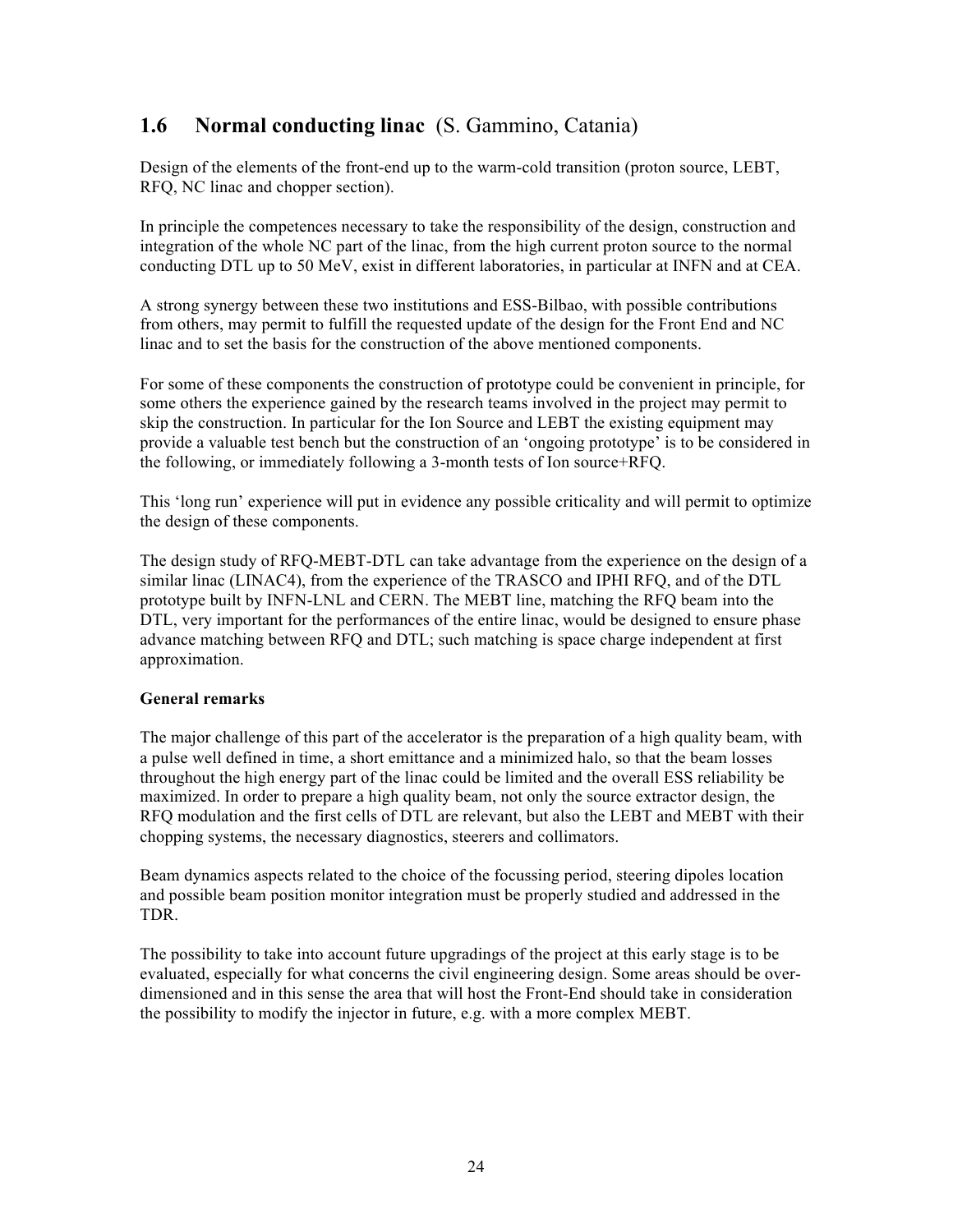#### **1.6.1: Management and TDR** (S. Gammino, Catania)

The activities are essentially the coordination of the work of all the other WUs and the communication with the other WPs, in order to ensure the consistency of the WP6 work with the project plan.

The coordination duties also include the organization of WP internal steering meetings, the setting up of proper reviewing, the reporting to the project management and the distribution of the information within the WP as well as to the other work packages running in parallel.

This WU is in charge of the coordination and harmonization of the physical design and beam dynamics of the initial part of the linac, defines and manage the internal interfaces between WUs. This WU coordinates the writing of the technical design report (TDR) for the parts of interest, including the technical drawings of each component and a full cost analysis with a precision better than 20%.

This WU also supports the organization of WP activity review and workshops or specialized working sessions, implying the attendance of invited participants from inside and outside the WP.

### **1.6.2: Proton source and Low Energy Beam Transport** (L. Celona, Saclay)

INFN-LNS (Catania) and CEA-Saclay may be able to contribute to the design of the injector part (the proton source and the LEBT) in close collaboration. The high current proton source will be based on the know-how acquired during the design phase and the construction phase and commissioning of the sources named TRIPS and VIS at INFN-LNS and of the SILHI source at CEA-Saclay, but surely some remarkable improvements are to be developed because of the high current at a relatively low extraction voltage. A new extraction system has to be developed for a pulsed beam of about 60 mA with a quite low emittance as required by the following RFQ. An option for larger current will be considered.

A new design of the magnetic field profile is essential and the microwave injection system will be deeply revised according to the recent experience gained with the VIS source. A new idea to enhance the electric field in the plasma chamber will be tested in order to get higher ionization rates. Further studies about brightness optimization are mandatory, which can be carried out either at CEA and at INFN-LNS.

A series of tests will be carried out in the  $1<sup>st</sup>$  year concerning the possible use of different frequency than 2.45 GHz, that is the standard frequency used up to now for similar sources.

The LEBT from the source extractor to the RFQ entrance must take into account different and competitive requests as it should be as short as possible and it should permit to allocate the necessary diagnostics and the low energy chopper. These achievements are to be obtained for a low energy beam with a power of about 5 kW and the optimum matching with the RFQ must be guaranteed. A remarkable R&D is available from the studies carried out at Saclay and at Catania, in particular some of the considerations which are valid for the IFMIF project may be exported for ESS Linac LEBT.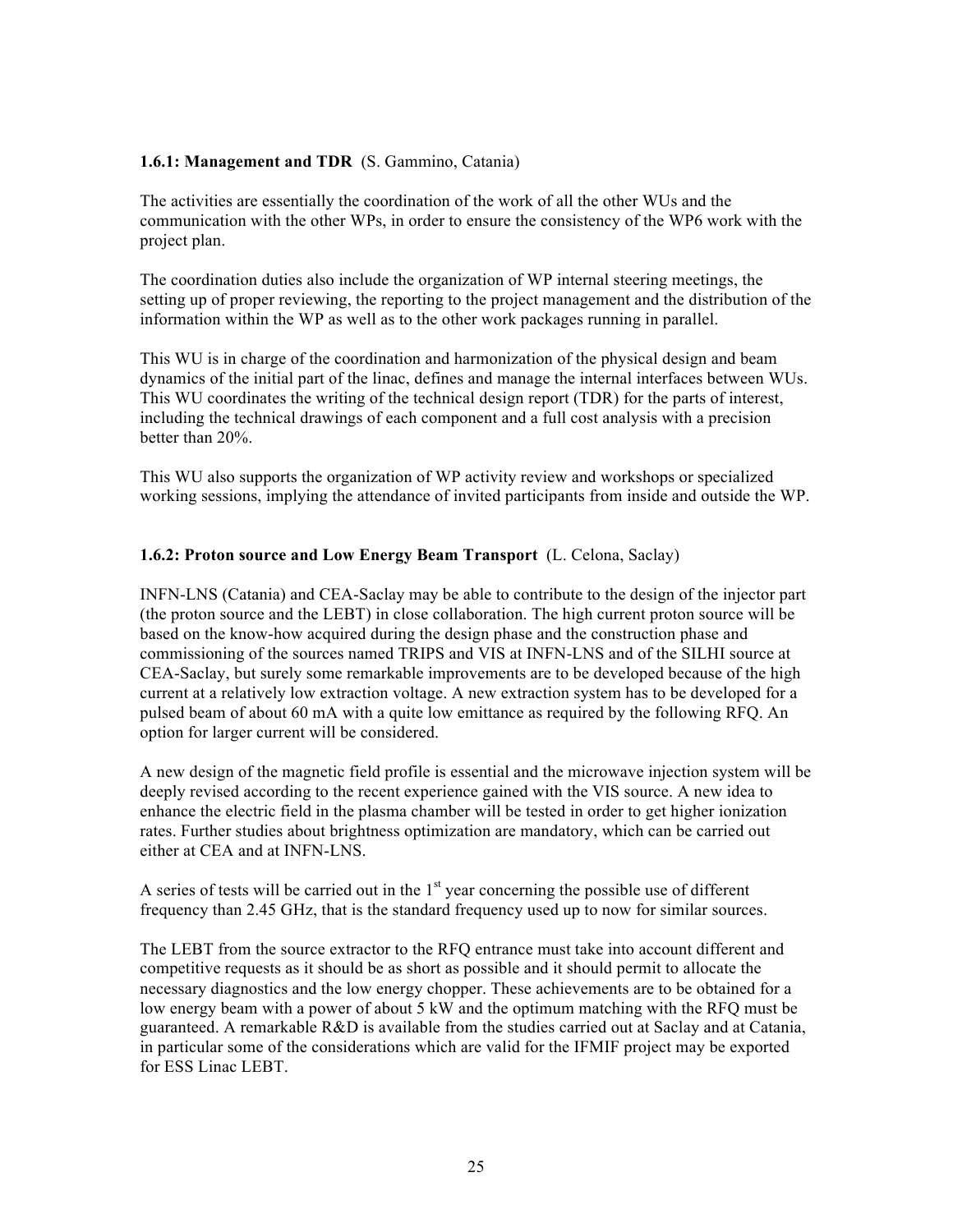#### **1.6.3: Radio Frequency Quadrupole** (B. Pottin, Saclay)

The design, construction and commissioning of the RFQ may be under the responsibility of CEA, Saclay, in close collaboration with INFN-LNL. In spite of the fact that a remarkable know-how is available in terms of RFQs designed for high intensity beams (IPHI, TRASCO, EVEDA), it seems envisageable to review these designs after a period of tests of pulsed mode operation at the IPHI RFQ, tailored to ESS parameters, with particular attention to the long term reliability (e.g. 3 months) with a duty factor of 20 Hz and 2 ms pulse length.

An acceptance of  $0.25\pi$  mm mrad can be considered at this stage, but this item needs to be studied along with the reliability and the power dissipation, to be optimized. As for the construction of the RFQ, industrial experiences are available in France and in Italy.

The existing effort for prototyping and realizing stuctures on the above mentioned projects can be directly reused for the TDR and none major specific prototype is identified for ESS.

It must be remarked that a few differences exist for these projects and a unique choice is needed for ESS; in particular, RFQ could be four vanes without PILs and coupling cell, very similar to Linac4.

### **1.6.4: Medium Energy Beam Transport** (I. Bustinduy, Bilbao)

This part is under the responsibility of ESS Bilbao, in cooperation with other institutions. The design of the MEBT could be simplified in a first phase, by considering a system as the one suggested by INFN-LNL and CEA people. A short MEBT line could be possible, with diagnostics and electromagnetic quads. For the future upgrading, fast chopper may be taken in consideration.

The matching between RFQ and DTL is probably a crucial point for beam halo formation. The ramping of the RFQ and DTL voltage (increasing in the last RFQ part and first DTL part) should make possible to match the longitudinal and transverse phase advance per meter, and to get a space charge independent matching.

#### **1.6.5: Drift Tube Linac** (A. Pisent, Legnaro)

As for the DTL (accelerating the beam between 3 and 50 MeV), the design of LINAC4 may be a relevant basis. INFN-LNL team has already designed an accelerator with very similar performances and a common prototype tank approximately 1 m long has been prototyped by Italian industry, together with CERN Linac4 team (prototype for Linac4 and SPES driver). The collaboration with CERN team is to be encouraged and the DTL may be built on the basis of this R&D. If we look in details to the different parameters of the Linac4 and ESS DTL, there is an evident similarity concerning pulse current, gradient, injection energy; some differences exist for output energy and duty cycle only. For this reason, there is no need of prototyping for NC Linac, but a careful analysis of the optimum design, adapted to the ESS parameters, is necessary. Particularly, the beam dynamics studies and the RF design, plus the preliminary mechanical studies necessary to use the already developed DTL structures to the ESS duty cycle, will be the major activity during the TDR preparation phase.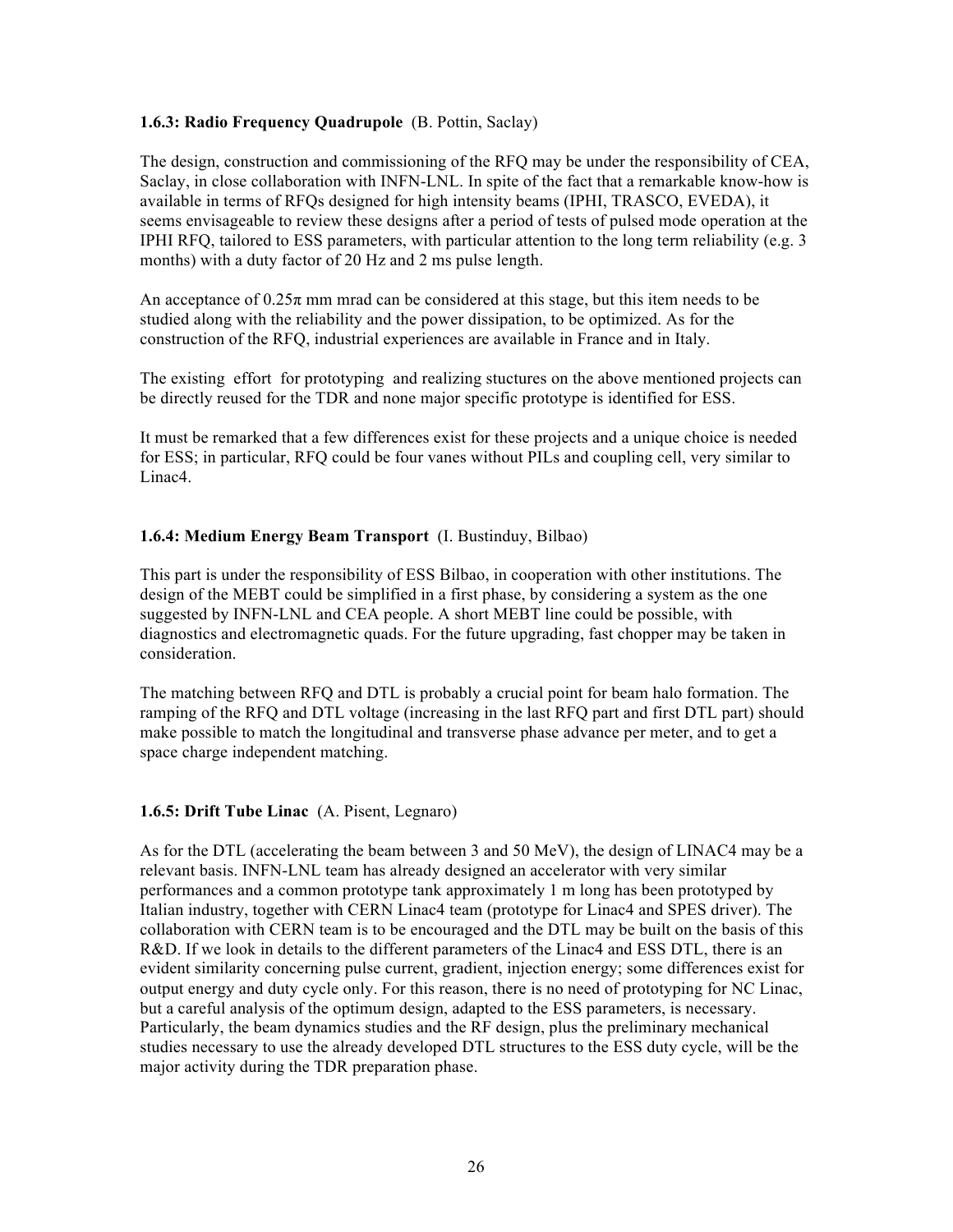# **1.7 HEBT, NC Magnets and Power Supplies** (S. Pape-Møller, Aarhus)

Work Package 7 is concerned with the design of high-energy beam transport, in particular beam optics, in collaboration with WP2. The design should fulfill the different functionalities of the HEBT, and interface to the exit of the linac and input to the targets and beam dump. The functionalities include transport to the main target, to a commissioning/tune-up beam dump, to optional future targets or other options to be defined, and a collimation section after the linac. Also included in the work package are considerations about bringing the HEBT into operation, i.e. a steering and a focusing concept.

In addition to the above general design of the HEBT, the Work Package should also define standards for all normal conducting magnets and the corresponding power supplies. In particular studies taking sustainability over a 10 year period are included. Finally, a prototype for a combined focusing/steering/diagnostics section for the warm interfaces between cryostats.

# **1.7.1: Management and TDR** (S. Pape-Møller, Aarhus)

This work unit consist of the WP management and non-technical work, in particular writing the TDR. It includes the following main points

- WP Management
- TDR writing
- TDR contribution
- Costing analysis
- Costing analysis report
- Construction planning
- Construction plan

#### **1.7.2: High-Energy Beam Transport** (S. Pape-Møller, Aarhus)

This work unit is designing the high-energy beam transport from linac output to targets. It includes the following main points

- Beam transport and expander design
- Upgrade transport systems
- Collimation systems design
- HEBT Mechanical systems

#### **1.7.3: Normal conducting magnets** (S. Pape-Møller, Aarhus)

This work unit establishes standards for all normal conducting magnets. Conceptual designs will be provided for all magnets. Radiation hardness will be included whenever needed. Sustainability issues will be included already at this stage.

- Technology analysis
- Costing study<br>• Concentual de
- Conceptual design of all normal conducting magnets including: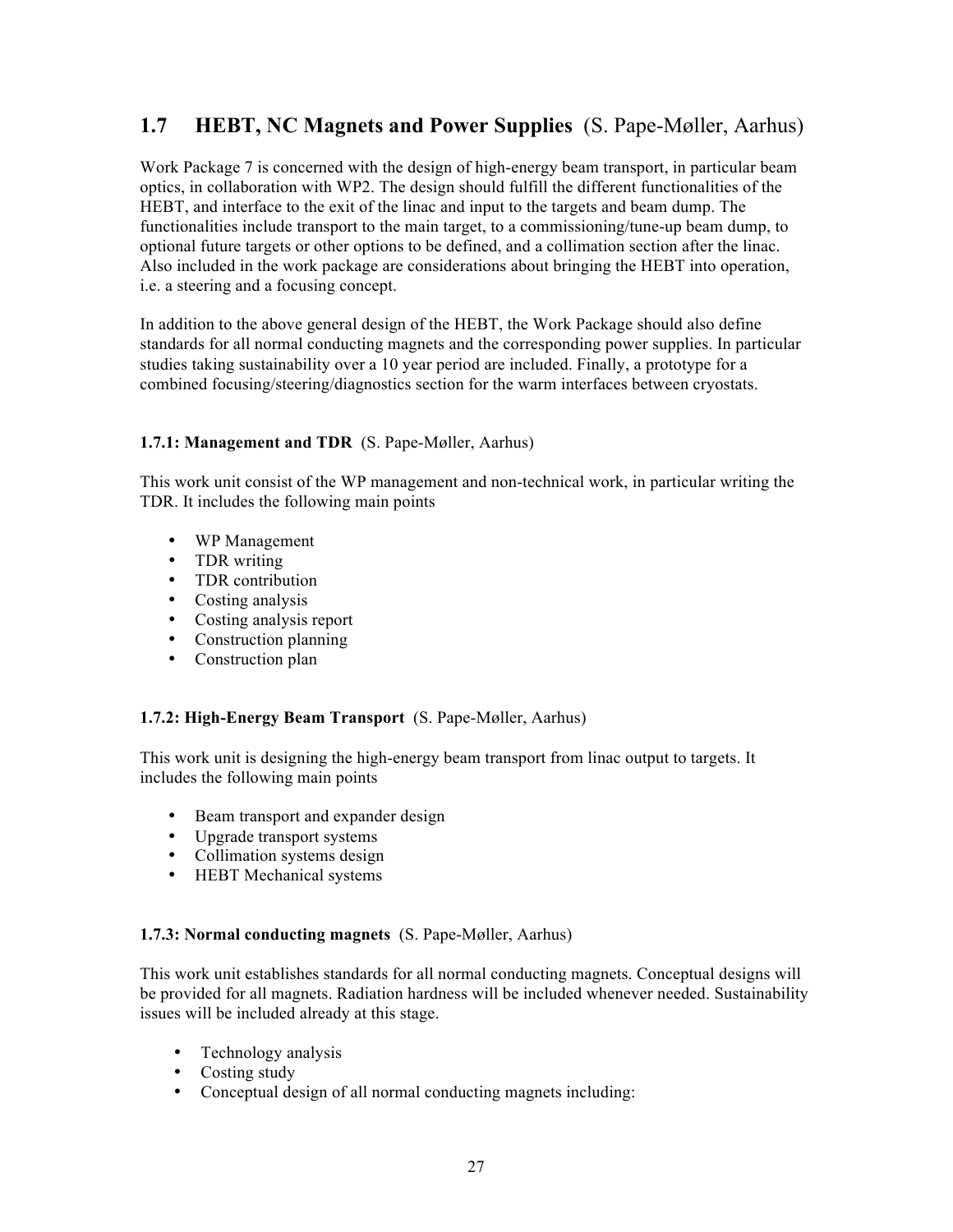- o SC linac quadrupoles
- o SC linac steerers
- o LEBT magnets (solenoids+steerers)
- o MEBT quadrupole
- o MEBT steerers
- o HEBT quadrupoles
- o HEBT steerers
- o HEBT dipoles
- o HEBT octupoles
- o HEBT duodecapoles

#### **1.7.4: Power supplies** (S. Pape-Møller, Aarhus)

This work unit establishes standards for all normal conducting magnets. Conceptual designs will be provided for all magnets. Sustainability issues will be incorporated already during this phase.

- Technology analysis
- Costing study
- Conceptual design of power supplies for all normal conducting magnets including:
	- o SC linac quadrupoles
	- o SC linac steerers
	- o LEBT magnets (solenoids+steerers)
	- o MEBT quadrupole
	- o MEBT steerers
	- o HEBT quadrupoles
	- o HEBT steerers
	- o HEBT dipoles
	- o HEBT octupoles
	- o HEBT duodecapoles

#### **1.7.5: Normal magnet/diagnostic prototypes** (S. Pape-Møller, Aarhus)

A prototype for a combined quadrupole/steerer/diagnostics section to operate in the warm interface sections between cryostats of the linac will be designed, built and tested.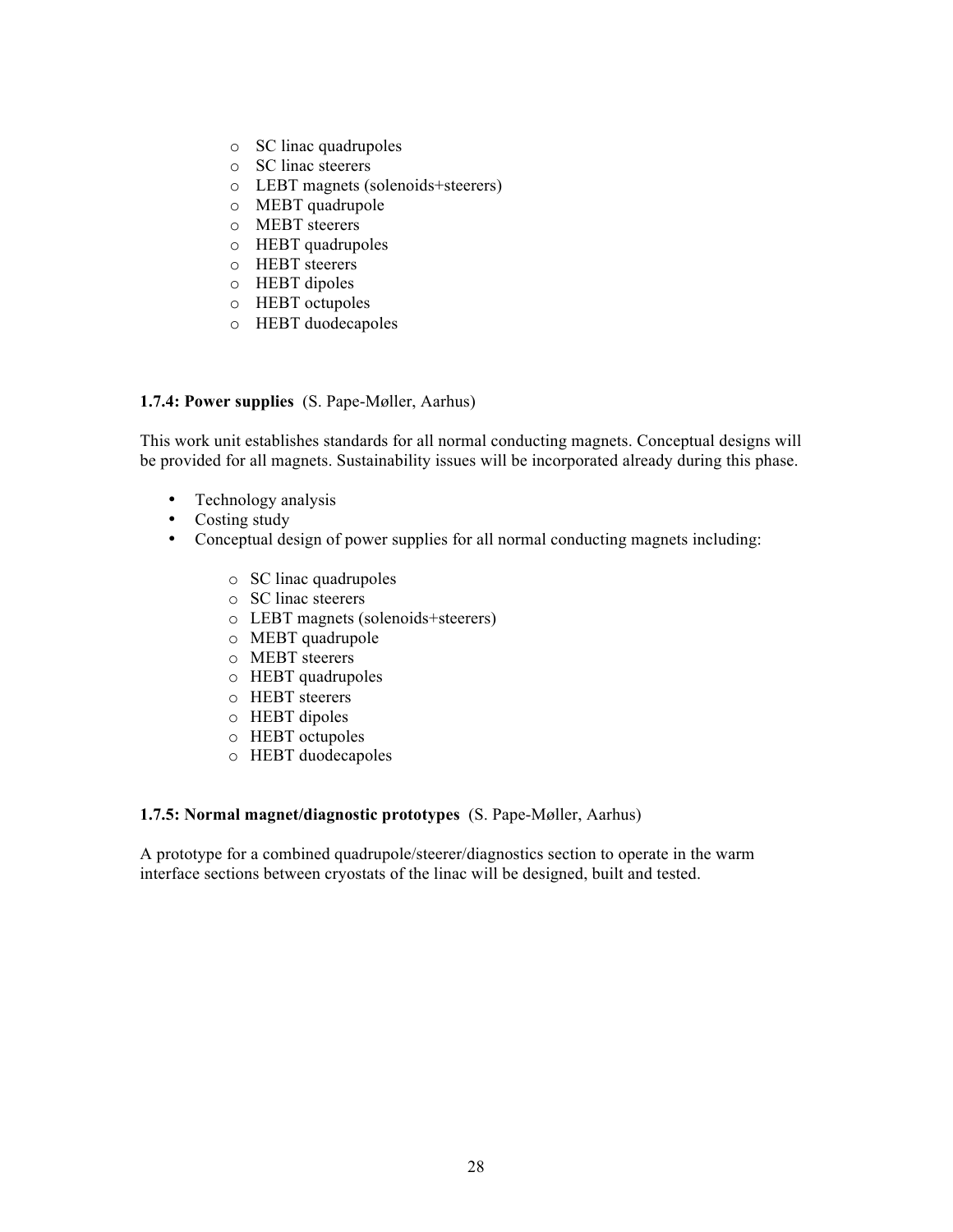# **1.8 Radio Frequency systems** (R. Ruber, Uppsala)

The RF systems work package (WP) addresses the design and development of the RF power generation, control and distribution for the ESS proton linac. Specific for the ESS proton linac, in relation to other proton linacs, is the high power level required. The RF system, that has to generate this power and distribute it to the accelerating cavities, is a main resource driver for linear accelerators in form of investment, operation and maintenance resources such as material, electricity and manpower. Therefore the focus is on R&D that will decrease investment, operation and maintenance resources required for the RF system without compromising its reliability. R&D to improve the overall energy efficiency has the main priority.

The RF system connects a total of 196 accelerating cavities and the LEBT buncher cavity. It is split in a 352 MHz part (LEBT buncher, 1 RFQ, 3 DTL and 56 spoke cavities) and a 704 MHz part (136 elliptical cavities). Note that the RF system of the ion source is included with the source as developed in WP6 (Front End and NC Linac). The baseline for both 352 and 704 MHz parts is a point-to-point generation and distribution of the RF power from a single source to a single accelerating cavity. This is a well established but conservative technology that is available 'off the shelf'. However, as the relative cost of RF power sources decreases to a certain amount with increasing power output, there can be a major advantage in resources to drive multiple cavities with a single power source. Also, different technologies like a combination of a large number of small solid state RF power amplifiers might in some cases be a more resource effective and reliable alternative than a single large klystron type power amplifier. Furthermore, the high power usage of the RF system requires a large amount of (air and water) cooling. Where possible, the design shall assure efficient heat recovery compatible with the ESS requirements for a "green" and energy efficient facility. The R&D in this WP therefore shall determine the optimum configuration and technology to be used to develop a resource effective and reliable power generation and distribution scheme. The resources required for maintenance and end-of-lifetime replacement shall be included in the study.

Prototype RF systems and RF test facilities have to be developed for the 352 MHz spoke cavities, 704 MHz elliptical cavities and to test a two elliptical cavities per klystron concept. The prototype RF systems and the test facilities should be upgradable for future testing of complete cryomodules containing multiple cavities in a single cryostat.

The 704 MHz part of the ESS linac consists of 40 low-β cavities and 96 high-β cavities. The high-β superconducting elliptical cavities have the highest power requirements at 1.2 MW per pulse, and subsequently offer the largest prospects for resource savings. A resource saving option with respect to the point-to-point baseline is to power two (or more) of these cavities with a single RF power source might require an intermediate high power amplitude attenuator and phase shifter, a so-called vector modulator, to enable individual control of the RF power to each cavity. The development of a resource efficient RF system, including associated power generation and distribution systems, and test in a two cavities per klystron power amplifier concept with a low loss vector modulator, is therefore of priority for the R&D in this WP.

The 352 MHz part of the ESS linac consists of the LEBT buncher cavity, one RFQ, 3 DTL tanks and 56 superconducting spoke cavities at two different β's. Both RFQ and DTL will be developed from existing designs already in operation. Superconducting spoke cavities have however not yet been used in a linac, thus extensive testing will be important. This implies immediately that a test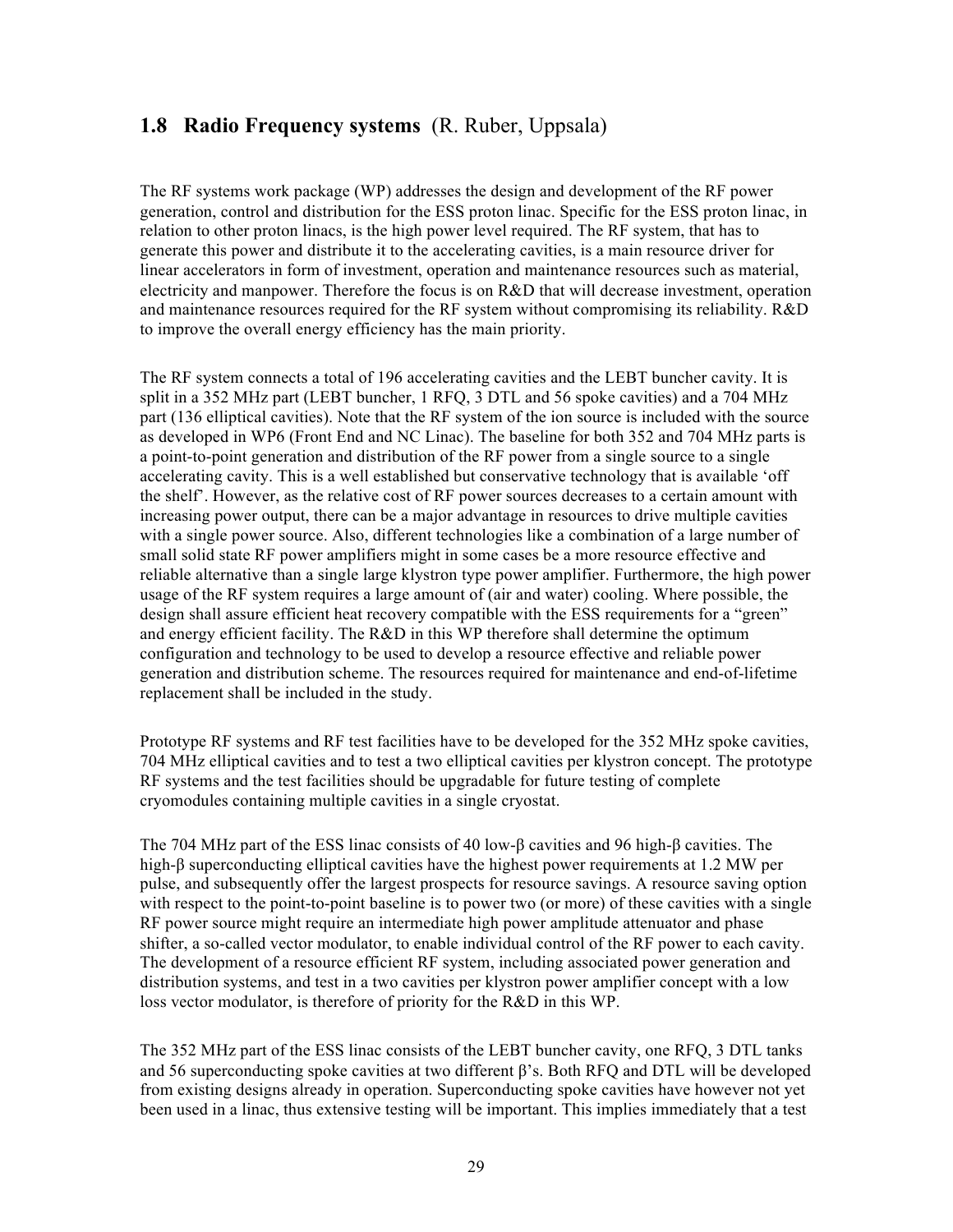facility has to be constructed with a complete 352 MHz RF system; for test of the cavities but also to test and optimize the RF system. As for the 704 MHz system, also here it is to be investigated what are the optimal and resource efficient solutions for the RF power generation and distribution systems.

To prepare for the bidding process and construction phase, an investigation has to be carried out to describe the parameters, design and cost estimate of the overall RF system. A design report has to be published for external review. The design report shall include the chosen concepts and technical description of the overall RF system for the whole ESS proton linac including a cost estimate. Alternative solutions shall be included for problems where the R&D has not yet been conclusive. Based on this baseline a detailed technical design and specifications shall be prepared for the overall RF system.

### **1.8.1: Management and TDR** (R. Ruber, Uppsala)

- Coordination and scheduling of the WP tasks.
- Monitoring the ongoing work, informing the project management and the WP participants.
- WP budget follow-up.
- Coordinate the conceptual design, cost estimation and writing work for a technical design report on the ESS proton linac RF system.
- Prepare the technical specifications required for the tendering process following the technical design report.

The activities of this work unit (WU) are to oversee and co-ordinate the work of all the other WUs of the WP concerned, to ensure the consistency of the WP work according to the project plan and to coordinate the WP technical and scientific tasks with the tasks carried out by the other work packages when it is relevant. The coordination duties also include the organization of WP internal steering meetings, the setting up of proper reviewing, the reporting to the project management and the distribution of the information within the WP as well as to the other work packages running in parallel.

This WU coordinates the writing of the ESS proton linac technical design report (TDR) parts relevant to the activity of this WP. The TDR shall include the chosen concepts and technical design of the overall RF system for the whole ESS proton linac including a full cost (to completion) estimate with a precision better than 20%. Alternative solutions shall be included for problems where the R&D has not yet been conclusive. The TDR is to be completed by the end of 2012 and offer a safe baseline design from which it will be possible to prepare the technical specifications and detailed design of the overall RF system.

This WU also covers the organization of and support to dedicated to the WP activity review and possible activity workshops or specialized working sessions, implying the attendance of invited participants from inside and outside the WP.

**1.8.1.1:** Coordination and monitoring of the WP8 activities. Information to and between project management and WP participants. Budget follow-up.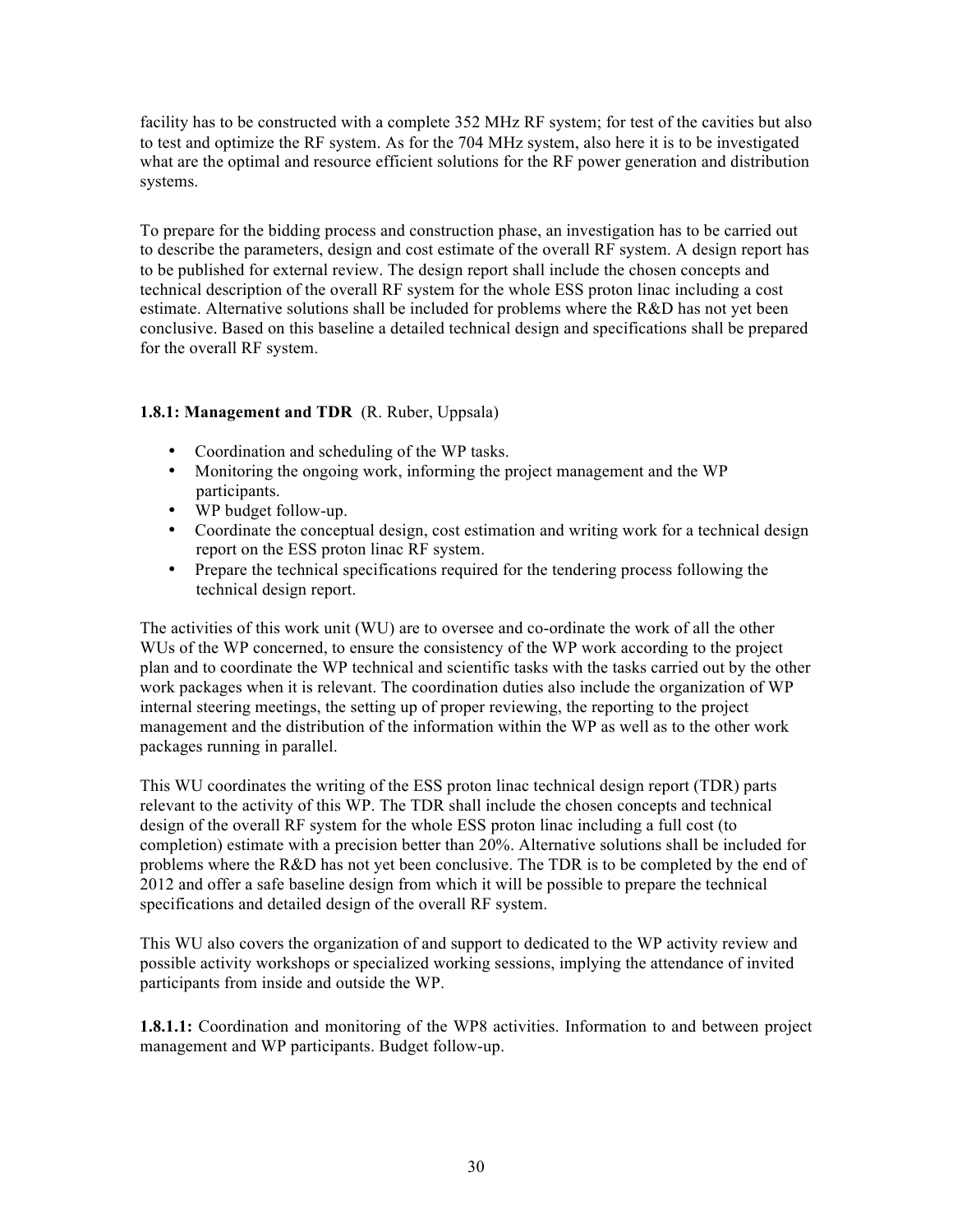**1.8.1.2:** Create a conceptual design of the overall RF system including an overview of all RF system components and their installation including a full cost (to completion) estimate. Write the TDR for the RF system as required for the different linac parts. The RF system design shall be interfaced to the design of WP4 (SCRF spoke cavities), WP5 (SCRF elliptical cavities) and WP6 (Front end and NC linac). Where possible, the design shall assure efficient heat recovery compatible with the requirements of the ESS infrastructure services. It shall investigate the requirements of the RF system based on existing installations and possible alternatives where equivalent solutions exist.

**1.8.1.3:** Based on the TDR baseline, prepare a detailed design and the technical specifications required for the tendering process for the RF systems. Investigate which components can be ordered as standard objects from industry and which components require special design specifications.

### **1.8.2: RF modelling** (RF group leader, ESS)

- Prepare and maintain the list of nominal RF parameters.
- Develop mathematical models to describe the RF systems for the different accelerating cavity types and powering concepts.
- Develop RF simulation models to study the different types of accelerating cavities.

To realize an optimal, energy efficient and low beam loss operation of the proton linac, a proper understanding of the RF system, including the interaction between accelerating cavities and proton beam, is required. Understanding the RF system behaviour and regulating it with the LLRF controls in turn requires an accurate mathematical model of the whole RF system including power distribution network behaviour, cavity response and beam interaction feedback. The model is then used to determine the RF system parameters and boundary conditions to which all parts in the system shall adhere. The modelling work includes higher order mode studies, damping schemes and inter-cavity transitions as well as RF simulations of a complete cryomodule with multiple cavities.

The superconducting elliptical cavities, including corresponding input power couplers and higher order mode (HOM) output couplers used in the ESS linac have a high quality factor and correspondingly small bandwidth. These cavities are therefore extremely susceptible to mechanical perturbations either by ambient noise, temperature variations or Lorenz force detuning at each RF and beam pulse. The mathematical model will make it possible to understand and predict the behaviour of the RF system powering these cavities and determine the parameters and boundary conditions of the system.

**1.8.2.1:** Prepare and maintain the list of nominal RF parameters and boundary conditions. The list shall be based on the results of the RF modeling work in combination with input from the work packages that develop the accelerating cavities (WP4, WP5, WP6) and beam dynamics modeling (WP2).

**1.8.2.2:** Develop mathematical models to describe the RF system for the different accelerating cavity types and powering concepts with single or multiple cavities per power source. The models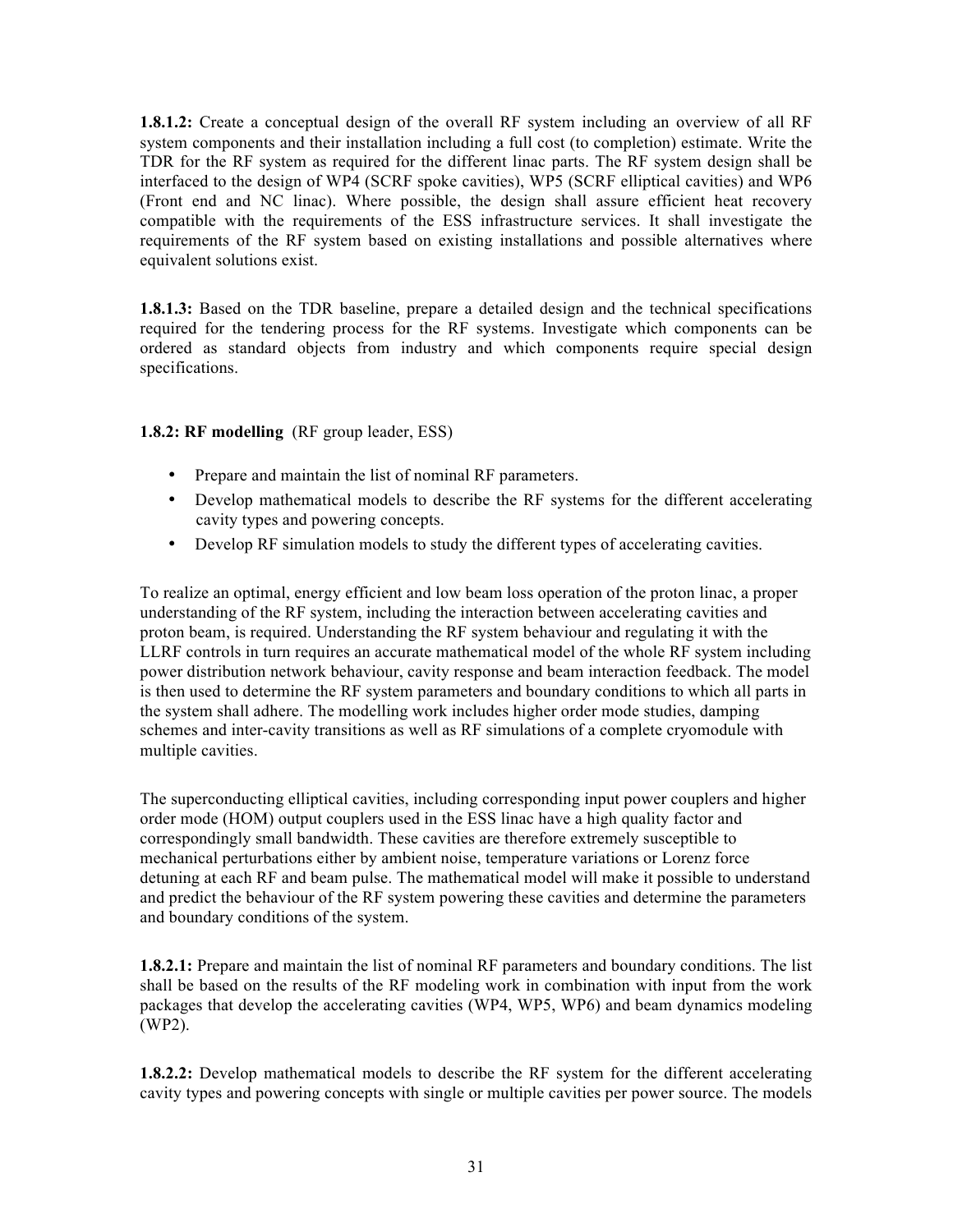shall include RF-to-beam interaction and behavioural data from real cavities. Use the models to determine the parameters and boundary conditions to which the RF system shall adhere.

**1.8.2.3:** Develop RF simulation models of the accelerating cavities to study possibilities to increase the RF system efficiency, to study RF-to-beam interaction, higher order mode generation and damping schemes as well as inter-cavity transitions.

### **1.8.3: Low Level RF system** (A. Johansson, Lund U)

- Investigate alternative LLRF system architectures.
- Design, build and test a LLRF system for the 352 MHz spoke cavities.
- Design, build and test a LLRF system for the 704 MHz elliptical cavities.
- Design, build and test a LLRF system for the 704 MHz two cavities per klystron concept.

The low level RF (LLRF) system generates a low power level RF signal input for the RF power generation system. The LLRF system monitors the RF at the accelerating structure and uses this in a feedback loop to control amplitude and phase of the RF signal input. In addition the LLRF system adjusts the tuning of the accelerating cavity, if applicable, to ensure that the cavity resonance frequency matches the desired operation frequency. While the 704 MHz elliptical cavities have piezo tuners controlled by the LLRF, the 352 MHz RFQ and DTL are tuned by temperature control, regulated by their cooling water flow. Results from the RF modelling work unit will define if the frequency tuning is required.

**1.8.3.1:** Investigate state of the art and alternative LLRF architectures, to decide on a suitable baseline design for the ESS proton linac. This includes investigation and simulation of possible optimizations of the LLRF control loops to reduce the beam loss in the linac, the need on including temperature control for the NC linac and microphonics and Lorenz detuning for the SC linac. Specifications should be done for the interfaces towards the global control system, and surrounding support systems such as beam diagnostics, machine timing, phase reference and interlocks.

**1.8.3.2:** Adopt baseline design for, then build and test the LLRF control and monitor system for the 352 MHz NC linac.

**1.8.3.3:** Adopt baseline design for, then build and test the LLRF control and monitor system for the 352 MHz superconducting spoke cavities.

**1.8.3.4:** Adopt baseline design for, then build and test the LLRF control and monitor system for the 704 MHz superconducting elliptical cavities, including control of the cavity tuner.

**1.8.3.5:** Adopt baseline design for, then build and test the LLRF control and monitor system for the option with two 704 MHz superconducting elliptical cavities connected in parallel to a single RF power generation source.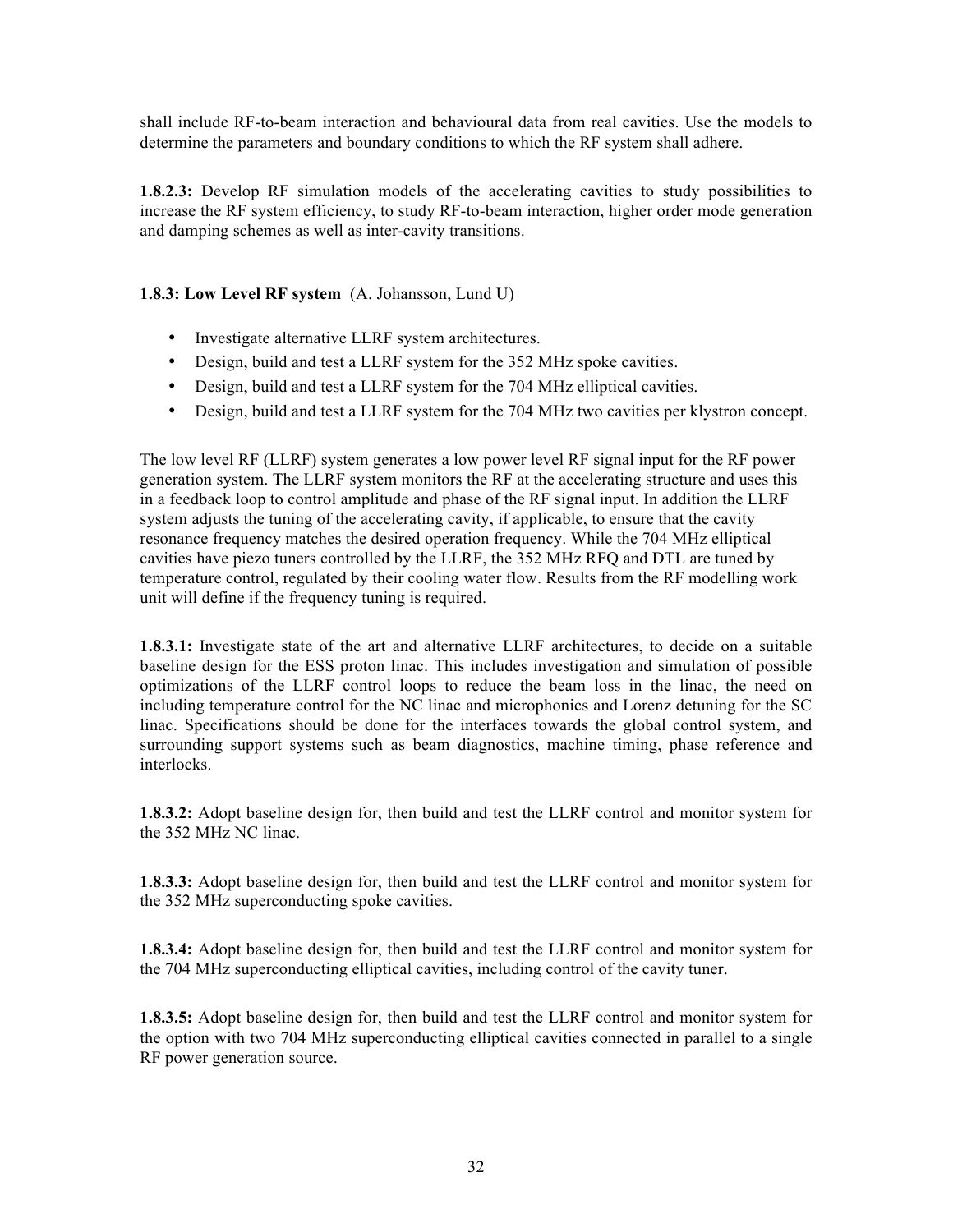**1.8.3.6:** Development of (simple) klystron and cavity model for inclusion on LLRF hardware. The benefit of having a complete model of the klystron and cavity in the LLRF hardware is that it makes it possible to run the complete control system of the linac without a beam, and without spending power in the modulators and klystrons. If this can be done without adding undue cost and complexity to the LLRF-modules, it will facilitate commissioning, upkeep and upgrades of the control system of the linac.

**1.8.3.7:** Investigations of the feasibility of linearization of the Klystrons in the LLRF hardware. If it is possible to add linearization of the klystron to the design of the RF system, it will make it possible to run the klystron at a higher efficiency, and thus save energy. The system will be evaluated by calculation and initial simulations to decide if it is feasible. Results in form of estimated added complexity and cost to the LLRF platform will be included in the TDR. This work will be done in close cooperation with WU8.4 on RF power generation.

**1.8.3.8:** Global phase reference specification and design, including delivery system, for the LLRF-systems in collaboration with the WP2 control system. The performance of the LLRF system in form of phase noise and jitter is highly sensitive to the design of the local oscillator signals and the machine timing, including the distribution network. The final specifications on the LLRF system are dependent on this systems performance.

The LLRF systems will be installed and used in the test facilities. It might be possible to have a common baseline for the LLRF prototypes for 352 MHz and 704 MHz as well as for single or double cavity control. Differences will exist in signal (de)modulation and software.

# **1.8.4: RF power generation** (A. Rydberg, Uppsala)

- Investigate alternative RF power generation technologies.
- Design, build and test a RF power generation system for the 352 MHz spoke cavities.
- Design, build and test a RF power generation system for the 704 MHz elliptical cavities.
- Design, build and test a RF power generation system for the 704 MHz two cavities per klystron concept.

The RF power generation system amplifies the RF signal from the LLRF system to the power levels required to drive the accelerating cavities. For high power levels normally narrow-band klystron amplifiers are used. Such klystrons are powered by a high voltage power supply and pulse modulator. Klystrons are vacuum tubes with a thermo-cathode electron source, electron collector and in between an input resonance cavity, a drift tube and an output resonance cavity. Klystrons, high voltage power supplies and pulse modulators are commercially available, however not as off the shelf products at the required power levels. All are built according to proven but expensive technology and have a limited life time which requires frequent maintenance and replacement during the foreseen life time of ESS operation. Energy efficiency of commercial klystrons is presently below 66% and decreases in some cases with increasing power output. Cost effective, energy efficient and reliable alternatives for long term operation and maintenance shall be investigated.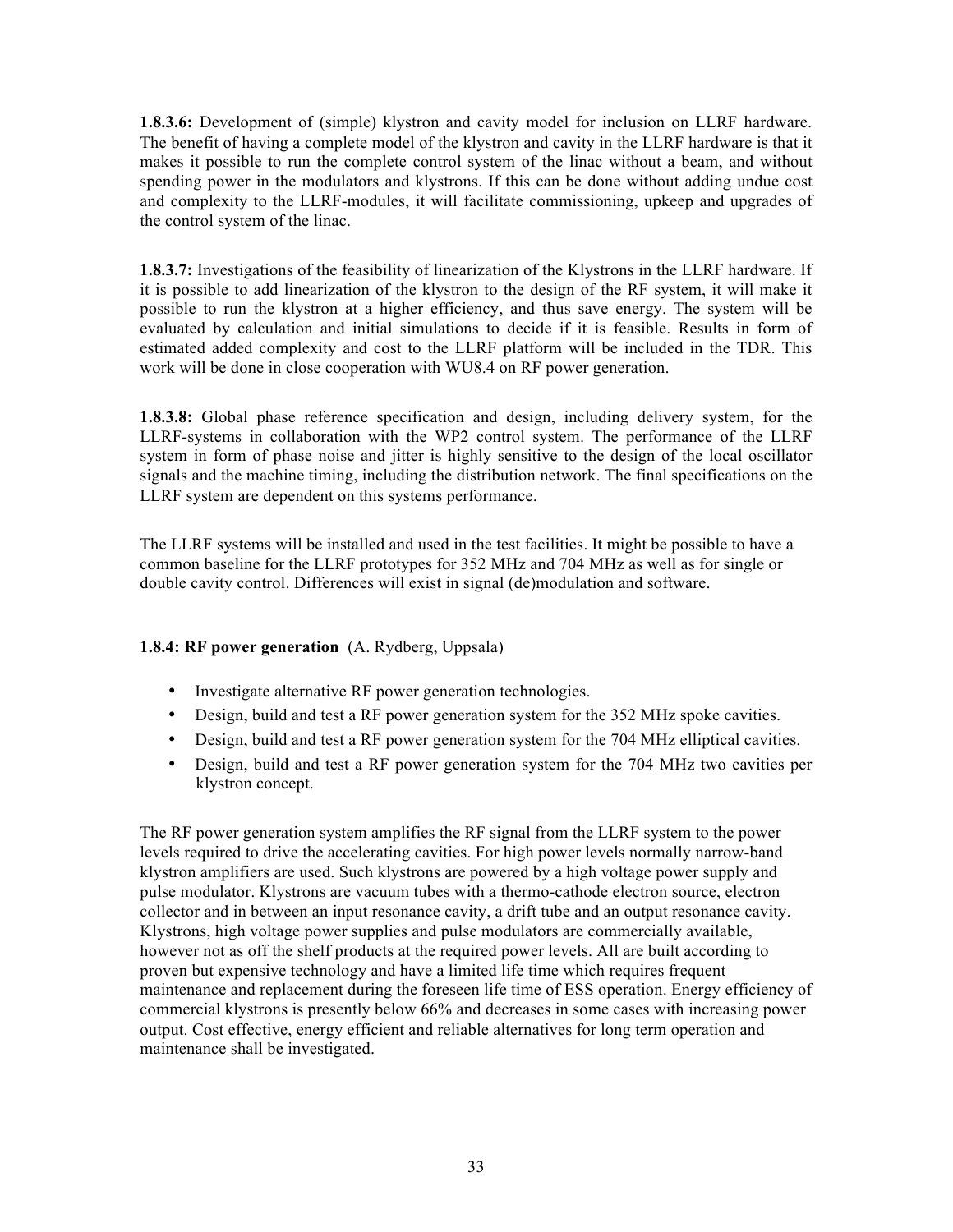**1.8.4.1:** Investigate alternative RF power generation systems that are reliable, cost effective and energy efficient for long term operation and maintenance. The study shall include efficiency enhancement of klystrons, alternative power amplifiers like solid state devices and alternatives to operate them like powering multiple klystron power amplifiers from a single high voltage pulse modulator.

**1.8.4.2:** Design, build and test a RF power generation system that is suitable to power a single 352 MHz superconducting spoke cavity.

**1.8.4.3:** Design, build and test a RF power generation system that is suitable to power a single 704 MHz superconducting elliptical cavity.

**1.8.4.4:** Design, build and test a RF power generation system that is suitable to power two 704 MHz superconducting elliptical cavities in parallel.

The power generation systems will be installed and used in the test facilities.

### **1.8.5: RF Power Distribution** (A. Rydberg, Uppsala)

- Investigate alternative RF power distribution schemes.
- Design, build and test a RF power distribution system for the 352 MHz spoke cavities.
- Design, build and test a RF power distribution system for the 704 MHz elliptical cavities.
- Design, build and test a RF power distribution system for the 704 MHz two cavities per klystron concept.

The RF power distribution system connects the power generation system with the accelerating cavity. The base line is to connect one accelerating cavity to one power generation system. However, to increase cost effectiveness, alternatives are to be investigated to connect multiple cavities to a single power generation system. This might require the inclusion of a vector modulator for individual regulation of the RF power amplitude and phase to each cavity. Such solution is however only viable if power losses in the distribution system can be minimized, as otherwise a loss of energy efficiency will cancel any other resource efficiency gains.

The power distribution system shall isolate the power generation system from any possible reflected power returning from the cavity. The design shall also include interfacing to the cavity's input power couplers which are part of either WP4 (SCRF spoke cavities) or WP5 (SCRF elliptical cavities).

**1.8.5.1:** Investigate alternative RF power distribution schemes that are reliable, energy efficient and cost effective for long term operation and maintenance.

**1.8.5.2:** Design, build and test an RF distribution system to power a single 352 MHz spoke cavity.